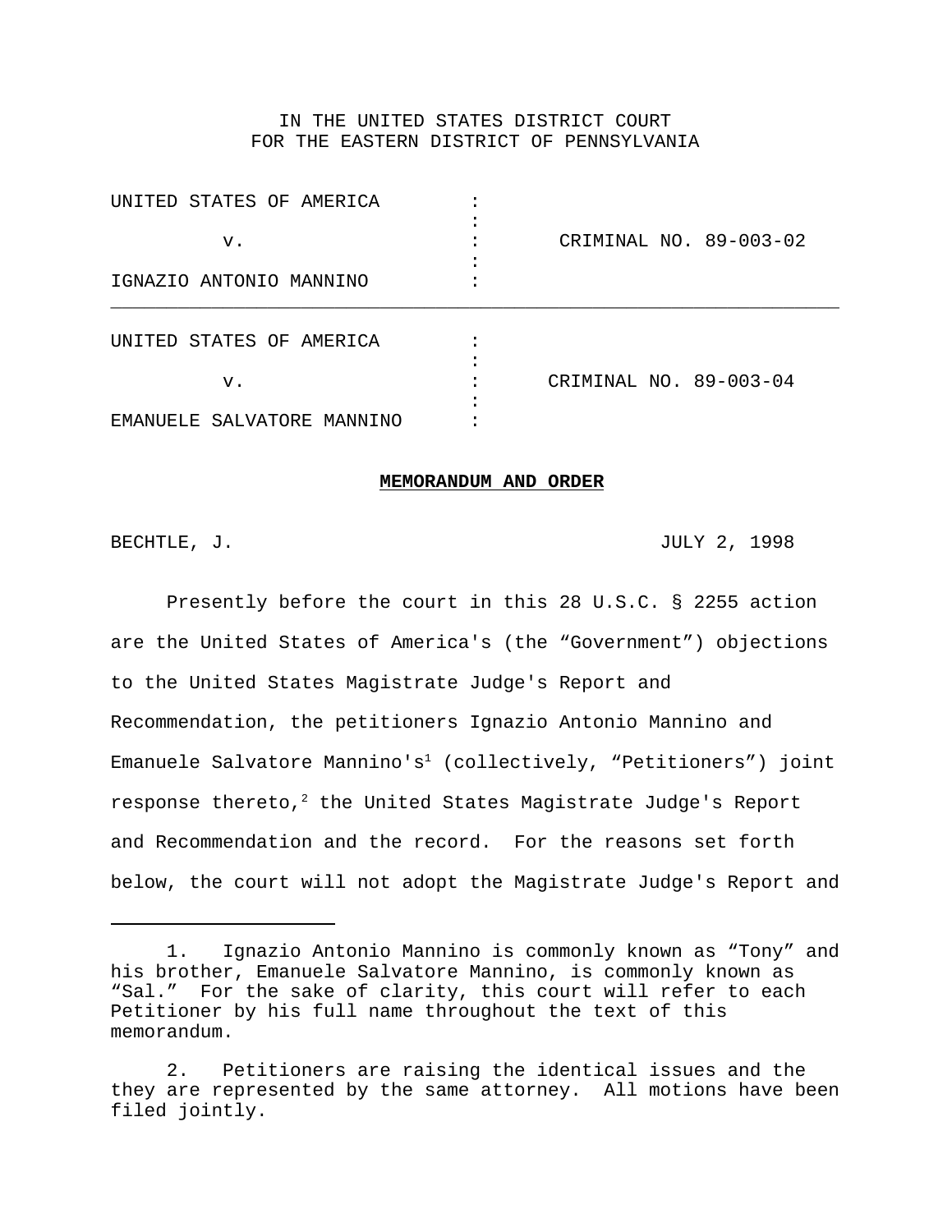Recommendation. Because the court finds that Petitioners' sentencing claim is procedurally barred and Petitioners have not shown ineffective assistance of counsel, it will deny the motion without an evidentiary hearing.

#### **I. BACKGROUND**

In March of 1986, the Federal Bureau of Investigation ("FBI") learned that, beginning in January 1985, several members of the Sicilian Mafia had chosen New York, New Jersey and Philadelphia as a base for their heroin and cocaine smuggling operation. The FBI began an investigation and as a result, on January 3, 1989, the United States Attorney for the Eastern District of Pennsylvania filed a twenty-count indictment charging Petitioners and sixteen other individuals with a number of offenses related to heroin and cocaine importation and distribution. The court divided the defendants into two groups for trial. In the first trial, the court tried the cocaine importation and distribution defendants: Filippo Filoberto, Salvatore DiMaio, Francesco Badalmenti, Antonio Romano, Salvatore Pilliteri and Frank Sciarrino. The second trial included the heroin importation and distribution defendants: Francesco Gambino, Enzo Varisco, Grace Pulitano Mannino and Petitioners.<sup>3</sup>

During the trial, the jury heard testimony from a number of

<sup>3.</sup> Co-defendants Dominic Mannino, Simone Zito, Stefano Zito, Salvatore Inzerillo, and Tomasso Scalici were fugitives from justice. Codefendant Carlo Fodero was tried and acquitted.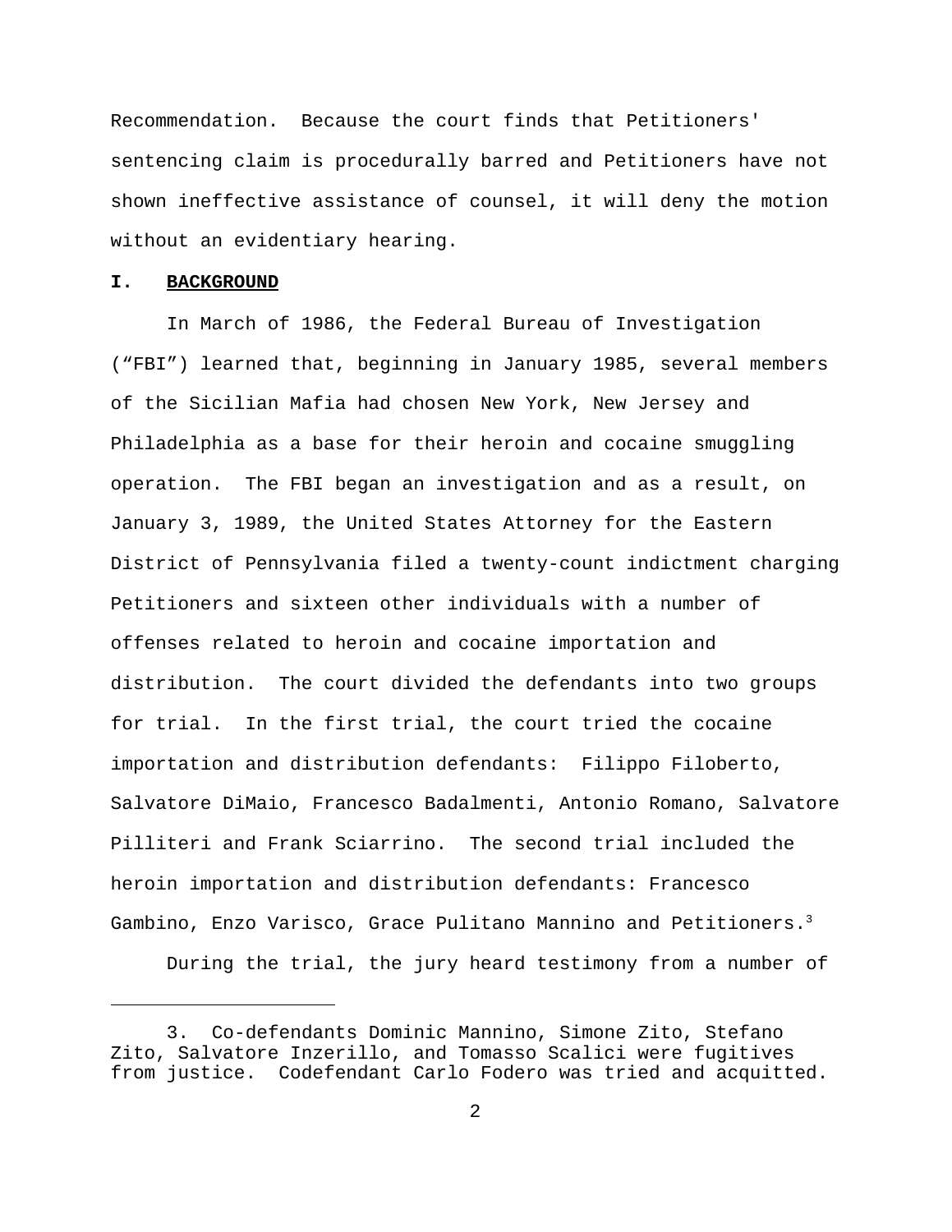persons. Government witness William Kane ("Kane") testified extensively about the conspiracy. The evidence at trial showed the following. Petitioners were born in Sicily and came to the United States in 1975. In 1983, Petitioners returned to Sicily. (Presentence Investigation Report ("PSI") ¶ 82.) The conspiracy began to import heroin from Sicily into the United States around January 1985. (PSI ¶ 3.) In order to import the heroin, the conspirators recruited individuals to fly from Sicily to the United States on commercial airline flights with the heroin strapped to their bodies. Each courier carried two or three kilograms at a time. Generally, more than one courier was on each flight. Often the same courier would then return to Sicily with hundreds of thousands of dollars to pay the Sicilian suppliers. Each courier was paid approximately \$5,000.00. (PSI ¶ 14.) Co-conspirator Stefano Zito became friendly with Kane and confided in him that Ignazio Antonio Mannino was Simone Zito's partner and that Francesco Gambino was Ignazio Antonio Mannino's boss in the heroin smuggling operation. (PSI ¶ 13).

In early 1986, Ignazio Antonio Mannino, his wife, Grace Pulitano Mannino, and Emanuele Salvatore Mannino returned to the United States from Sicily. Simone Zito and his wife also returned to the United States, living with Ignazio Antonio Mannino and Grace Pulitano Mannino for about six months and then moving to a nearby apartment. (PSI ¶ 20.) Ignazio Antonio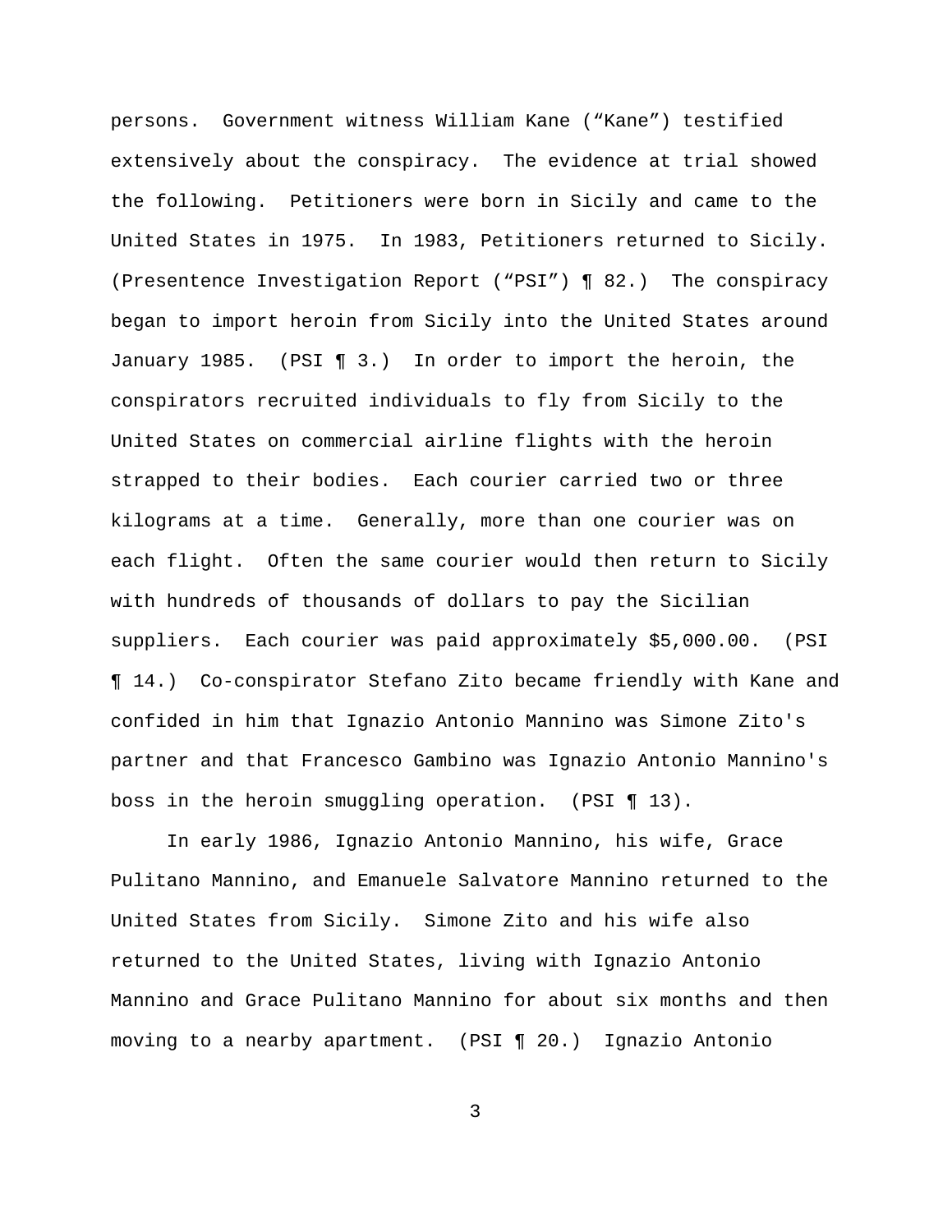Mannino and Simone Zito then coordinated the sophisticated heroin operation from within the United States.<sup>4</sup> Government witness Salvatore Allegra ("Allegra") testified that between 1985 and March 1986, he personally placed a total of over thirty kilograms of heroin on thirteen couriers. He also testified that Simone Zito, Ignazio Antonio Mannino's partner, supplied that thirty plus kilograms of heroin.<sup>5</sup> In March of 1986, Italian authorities intercepted a heroin courier attempting to board a plane in Italy en route to the United States.<sup>6</sup> The Italian authorities then notified United States authorities who intercepted Giovanni DiGrazia as he deplaned at JFK airport in New York. They removed over three kilograms of heroin from DiGrazia's person.<sup>7</sup> (PSI ¶ 16.) Allegra testified that he personally placed this heroin on the couriers and that Simone Zito supplied the heroin. Some of the heroin imported in this manner was sold by Salvatore DiMaggio

<sup>4.</sup> The conspirators evaded detection by using a number of different pay phones to communicate with the co-conspirators in Sicily. The evidence showed that they rotated phones and used secret codes and messages to avoid wiretap detection. The conspirators also used evasive driving patterns and techniques to avoid being followed. (PSI ¶ 20.)

<sup>5.</sup> Because of counsel's objection, the PSI was amended to state that there is no evidence that Ignazio Antonio Mannino or Grace Mannino were participating in the heroin importation at this time. (PSI  $\P$  15.)

<sup>6.</sup> Earlier testimony established that couriers generally carried two or three kilograms at a time.

<sup>7.</sup> This heroin tested between 52 and 95 percent pure. (PSI ¶ 16.)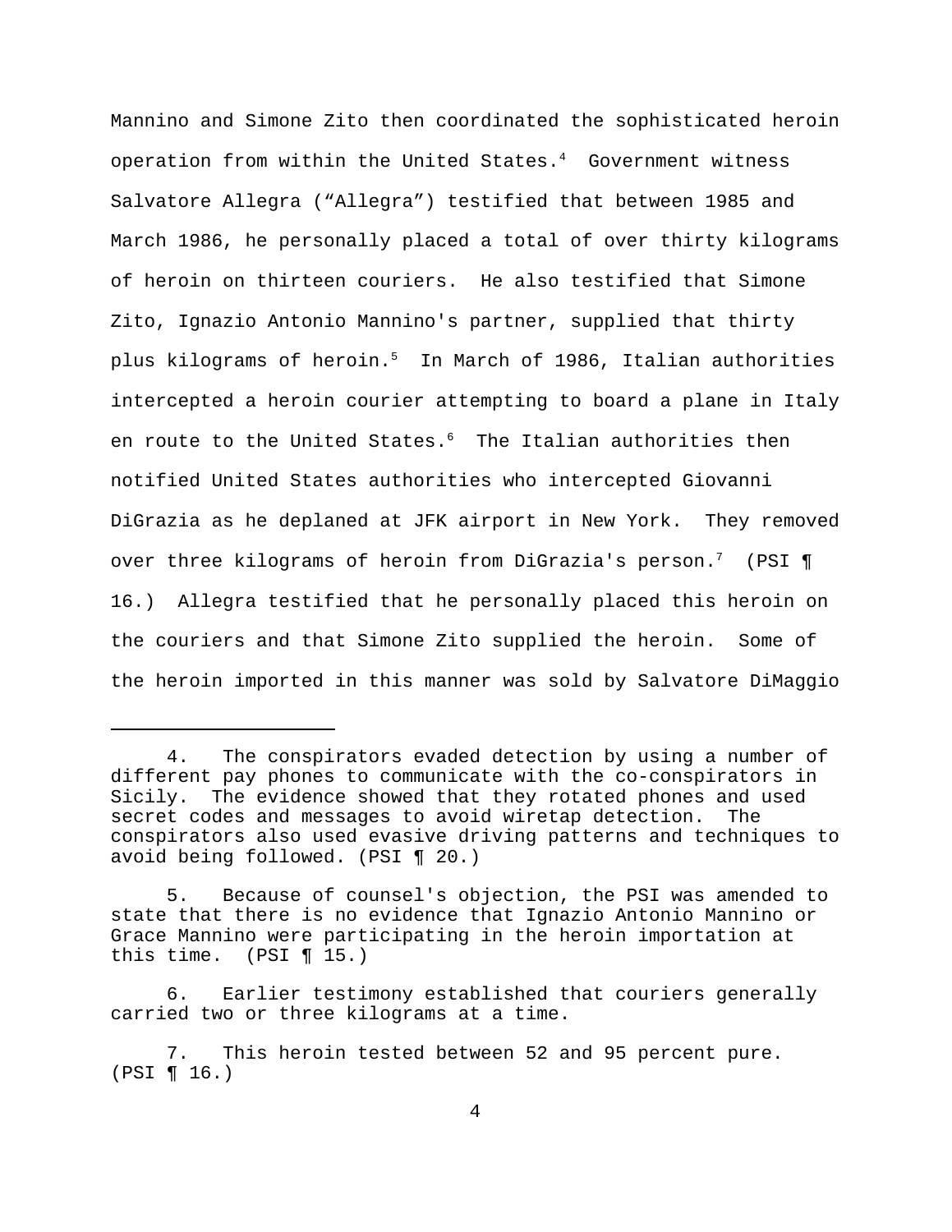to Filippo Ricupa ("Ricupa"). Ricupa testified that between early 1985 and late 1986 he personally sold eighty kilograms of heroin at a price of \$195,000.00 per kilogram. (PSI ¶ 17.)

Emanuele Salvatore Mannino contributed to the conspiracy by facilitating the communication between the co-conspirators and by laundering the drug proceeds through a legitimate business account of a pizzeria that he and his brother owned jointly. In order to facilitate communication, he would go to various designated pay phones to receive incoming phone calls from the co-conspirators. He then conveyed that information to other coconspirators who acted on the information. Grace Pulitano Mannino had a similar and related role in the conspiracy taking coded messages in Italian and English from her home phone.<sup>8</sup>

In the Summer of 1987, Stephen Zito shared detailed information about the heroin importation conspiracy with Kane. At that time, he told Kane that the conspiracy had begun to ship cocaine from the United States to Italy in exchange for heroin from Italy. (PSI ¶ 23.) In July of 1987, Stephen Zito told Kane that Emanuele Salvatore Mannino was in Italy to arrange the shipment of three kilograms of heroin into the United States. He

<sup>8.</sup> For example, she would take a coded message that "Tony should go to the attorney's office at two o'clock tomorrow." At two o'clock the next day, Ignazio Antonio Mannino would be observed receiving a call at a particular pay telephone. (PSI ¶ 22.)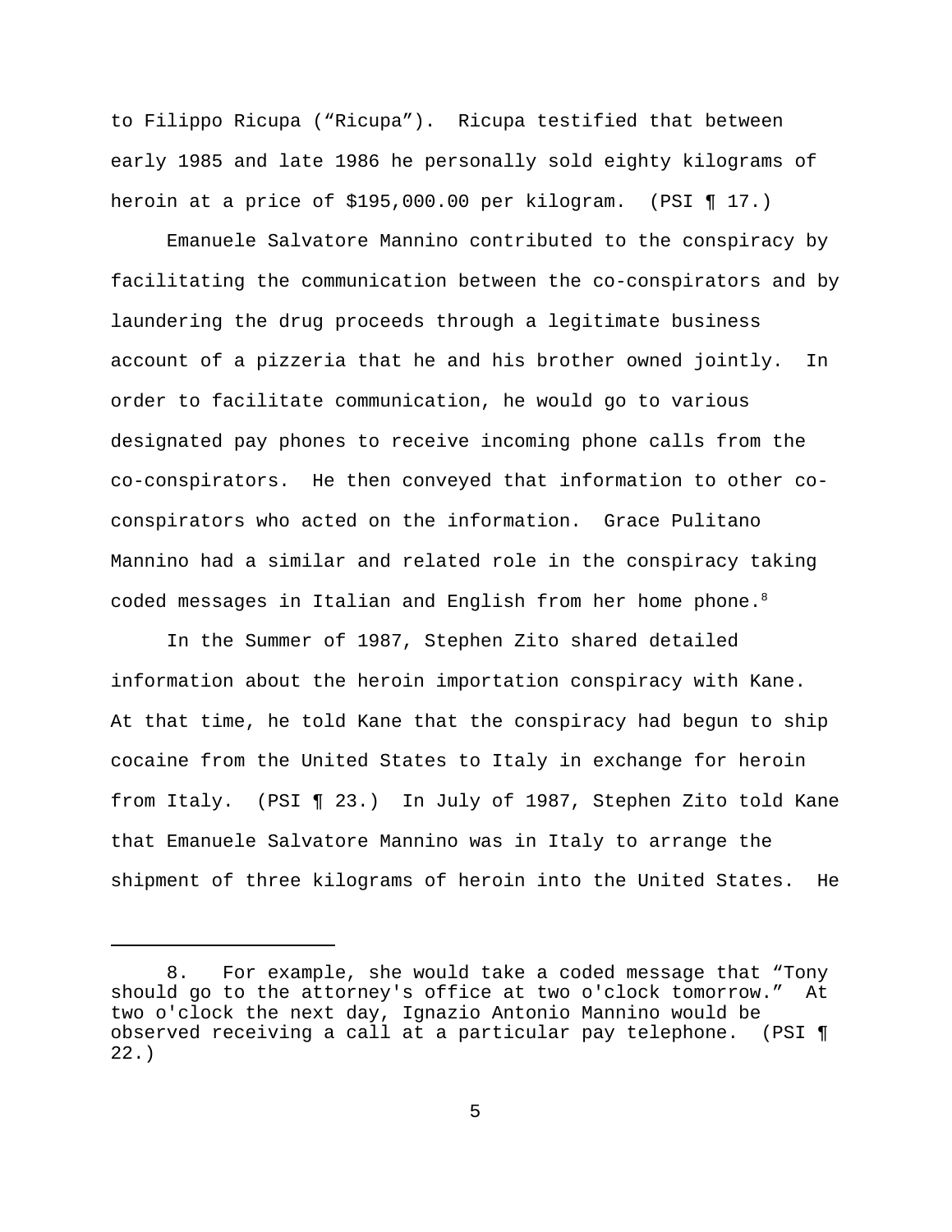later told Kane that the shipment had arrived. (PSI ¶¶ 23-24.) Evidence also showed that in 1987, Emanuele Salvatore Mannino was in Sicily arranging the exchange of heroin for cocaine. See United States v. Gambino, 926 F.2d 1355, 1357 (3d Cir. 1991).

Joseph Cuffaro, another Government witness, testified that he was told that, beginning in the Fall of 1987, Ignazio Antonio Mannino and Simone Zito assisted four mafia bosses by arranging the shipment of 570 kilograms of cocaine from Colombia to the Sicilian heroin dealers. The shipment occurred in January 1988. (PSI ¶ 25.)

In October 1987, Simone Zito told Kane that his money was tied up in a three kilogram heroin deal and that he needed to borrow \$25,000.00 to purchase a house. Kane purchased seven ounces of heroin from Simone Zito in exchange for the requested \$25,000.00. On October 22, 1987, Kane gave the cash to Simone Zito and Ignazio Antonio Mannino together. (PSI ¶ 28.)

At that time, Simone Zito told Kane that he and Ignazio Antonio Mannino were partners in the heroin business. Ignazio Antonio Mannino also told Kane that his boss was Francesco Gambino. (PSI ¶ 64.) It also came to light that Emanuele Salvatore Mannino and Simone Zito took orders from Ignazio Antonio Mannino. (PSI ¶ 64.) At that same meeting, October 22, 1987, Ignazio Antonio Mannino offered to "front" Kane one kilogram of heroin. (PSI ¶ 28.) The \$25,000.00 Kane paid Zito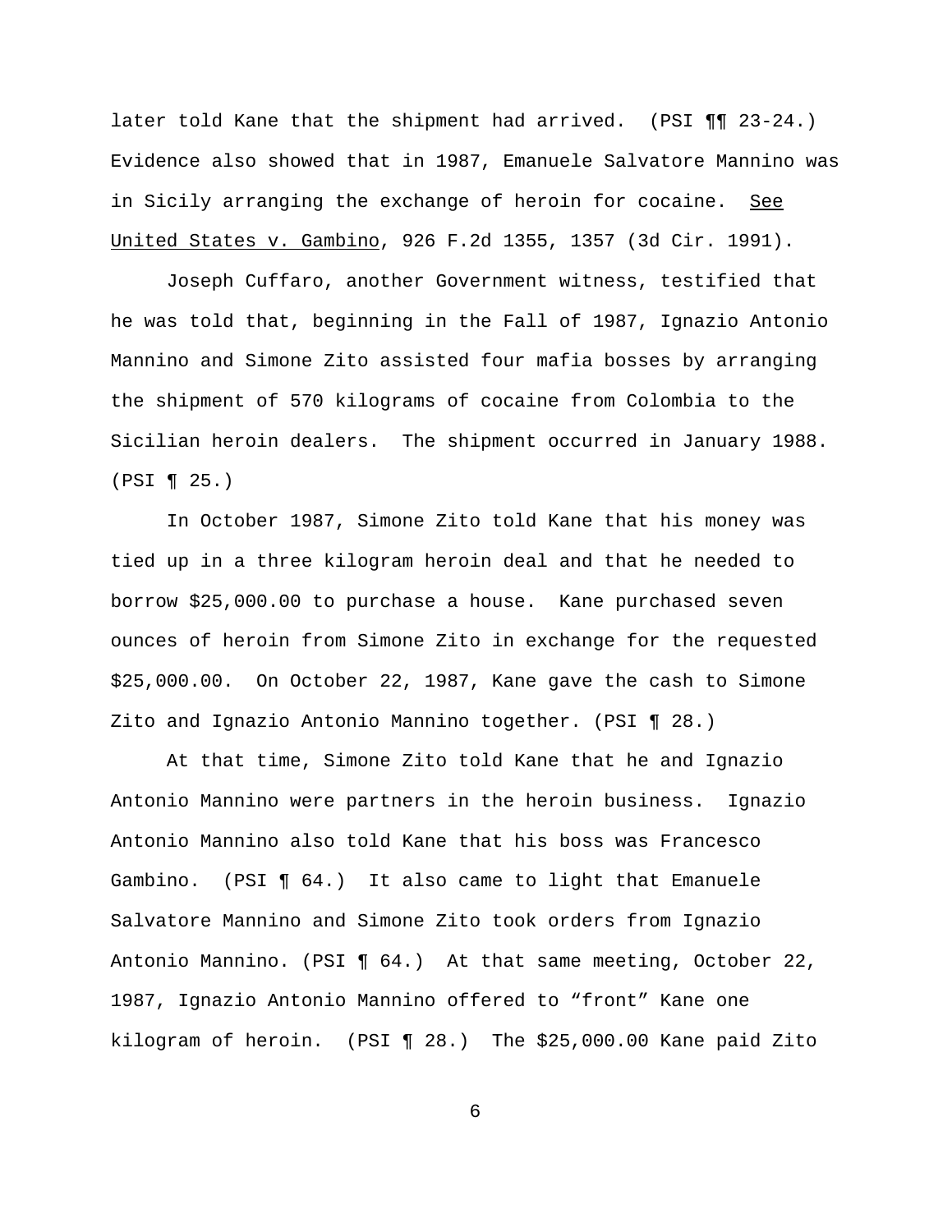and Ignazio Antonio Mannino was laundered through the pizzeria bank account and then invested in a condominium purchased in the name of Emanuele Salvatore Mannino.

At another meeting on January 7, 1988, Ignazio Antonio Mannino and Simone Zito offered to sell Kane one kilogram of good quality heroin and additional quantities of poor quality heroin. (PSI ¶ 30). On April 1988, the FBI searched a Brooklyn apartment that Ignazio Antonio Mannino, Simone Zito and Salvatore Inzerillo were using. They seized \$12,000.00 and .28 grams of heroin. (PSI ¶ 31.) Robert Reyers testified that Simone Zito confided in him that if the FBI had come the next day, they would have caught them with four kilograms of heroin. Gambino, 926 F.2d at 1359. In the Spring of 1988, at the Cafe Giardino in Brooklyn, Simone Zito offered to sell Kane another kilogram of heroin. When Kane refused, Simone Zito offered him a sample quantity. (PSI ¶ 32.)

On January 3, 1989, the United States Attorney for the Eastern District of Pennsylvania filed a twenty-count indictment against the defendants. On September 2, 1989, after a 29-day jury trial before this court, Ignazio Antonio Mannino was found guilty of conspiracy to import heroin and conspiracy to distribute heroin. Emanuele Salvatore Mannino was found guilty of conspiracy to import heroin, conspiracy to distribute heroin and money laundering. On December 6, 1989, the court held a sentencing hearing for Ignazio Antonio Mannino. He was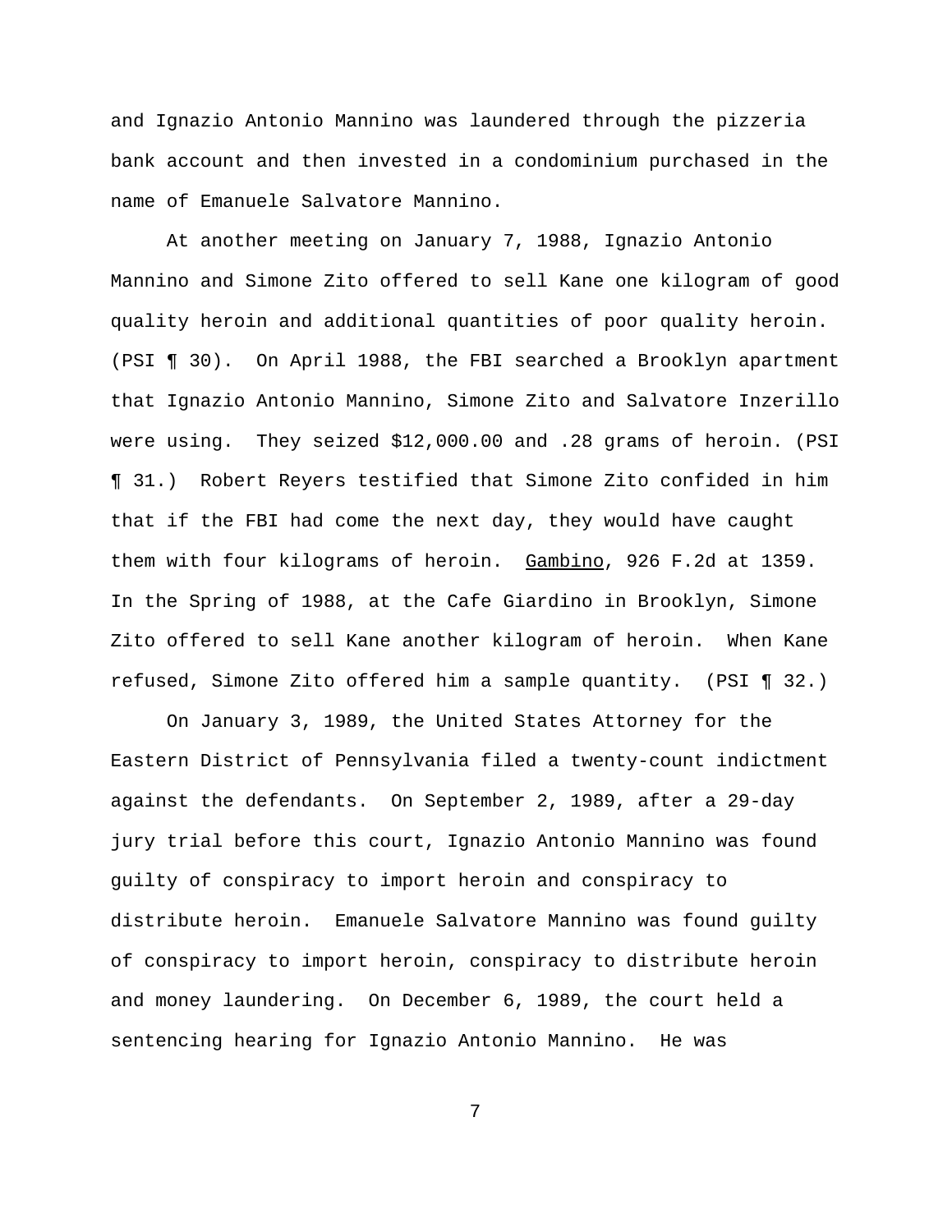represented at the hearing by Charles Carnesi, Esquire ("Carnesi") who also represented him at trial. Carnesi argued that under the Sentencing Guidelines the court should only sentence his client based upon the amount directly attributable to his client, and urged the court not to sentence Ignazio Antonio Mannino more heavily as a leader. After considering the evidence, the arguments of counsel and the PSI, the court found that he was a leader and sentenced him to 27 years imprisonment to be followed by five years supervised release. The court also imposed a \$25,000.00 fine.

On December 7, 1989, the court held a sentencing hearing for Emanuele Salvatore Mannino. He was represented by F. Emmett Fitzpatrick, Esquire, ("Fitzpatrick") who also represented him at trial. Fitzpatrick argued that the court should sentence Emanuele Salvatore Mannino based upon a smaller amount of heroin than involved in the total conspiracy and also asked the court to sentence him leniently because he was a minor participant in the conspiracy. After considering the evidence, argument by counsel and the PSI, the court found that Emanuele Salvatore Mannino was not a minor participant and sentenced him to eighteen years imprisonment to be followed by five years supervised release. The court also imposed a \$25,000.00 fine.

Petitioners and their co-defendants appealed the decision to the United States Court of Appeals for the Third Circuit. On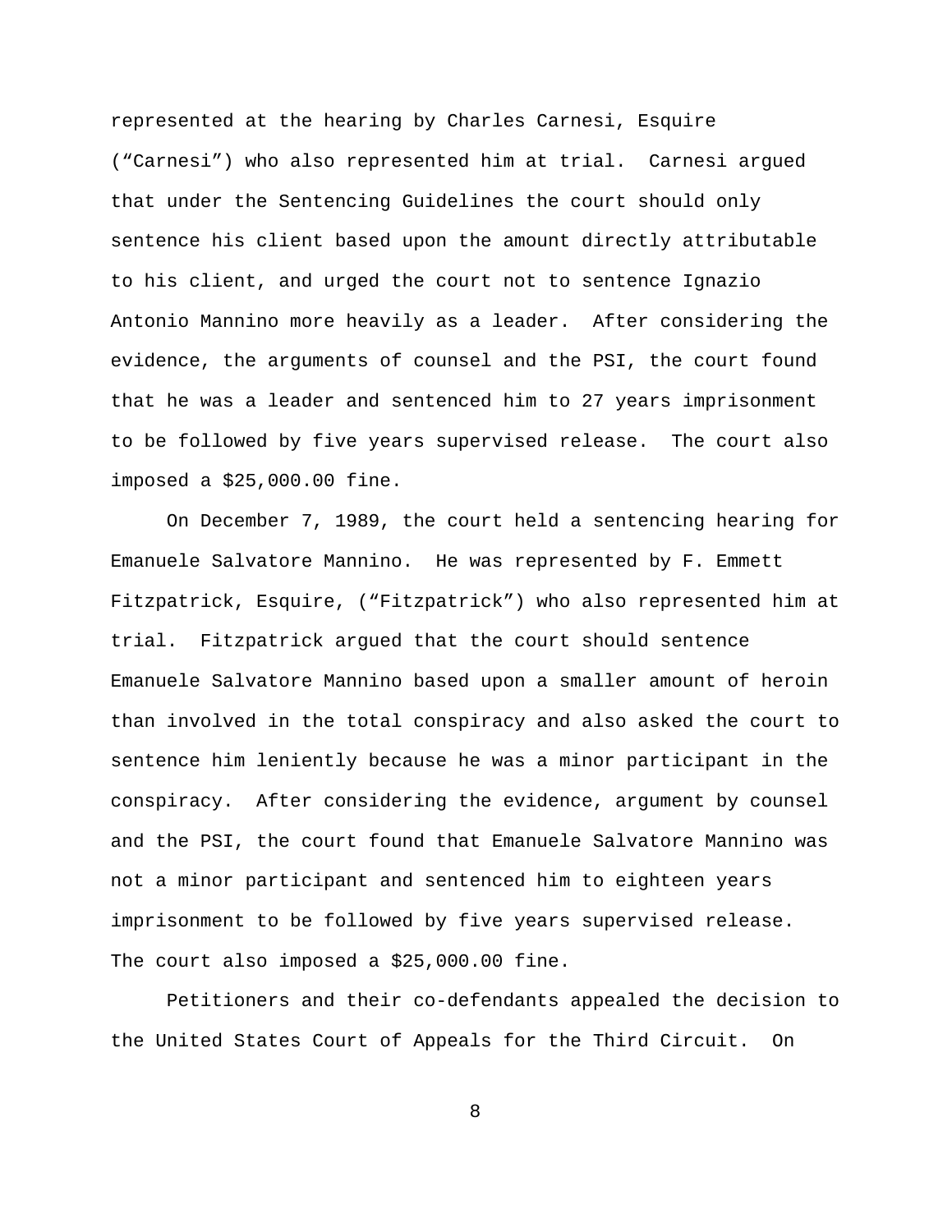appeal, Petitioners, who were again represented by their respective trial counsel, did not contest the sentences imposed. On March 4, 1991, the Third Circuit affirmed this court's decision. United States v. Gambino, 926 F.2d 1355 (3d Cir. 1991). On November 1, 1991, the United States Supreme Court denied Petitioners' Writ of Certiorari.

On March 25, 1997, Petitioners filed a joint motion to vacate their sentences and for resentencing pursuant to 28 U.S.C. § 2255. They set forth three reasons why the court should vacate their sentences and resentence them. First, they argue that the court misapplied the "relevant conduct" provisions of the United States Sentencing Guidelines (the "Guidelines") as amended by Amendment 78 and interpreted by subsequent Third Circuit case law. Second, they argue that their respective attorneys were ineffective on direct appeal for failing to raise that sentencing issue. Third, they argue that the court improperly imposed "stand committed" fines.

 The Petition was referred to United States Magistrate Judge Welsh for consideration. In her March 20, 1998 Report and Recommendation, Magistrate Judge Welsh reported that the sentencings did not conform to the requirements set forth by subsequent Third Circuit case law, Petitioners' attorneys were ineffective for failing to raise that issue and that the court improperly imposed "stand committed" fines. She recommended that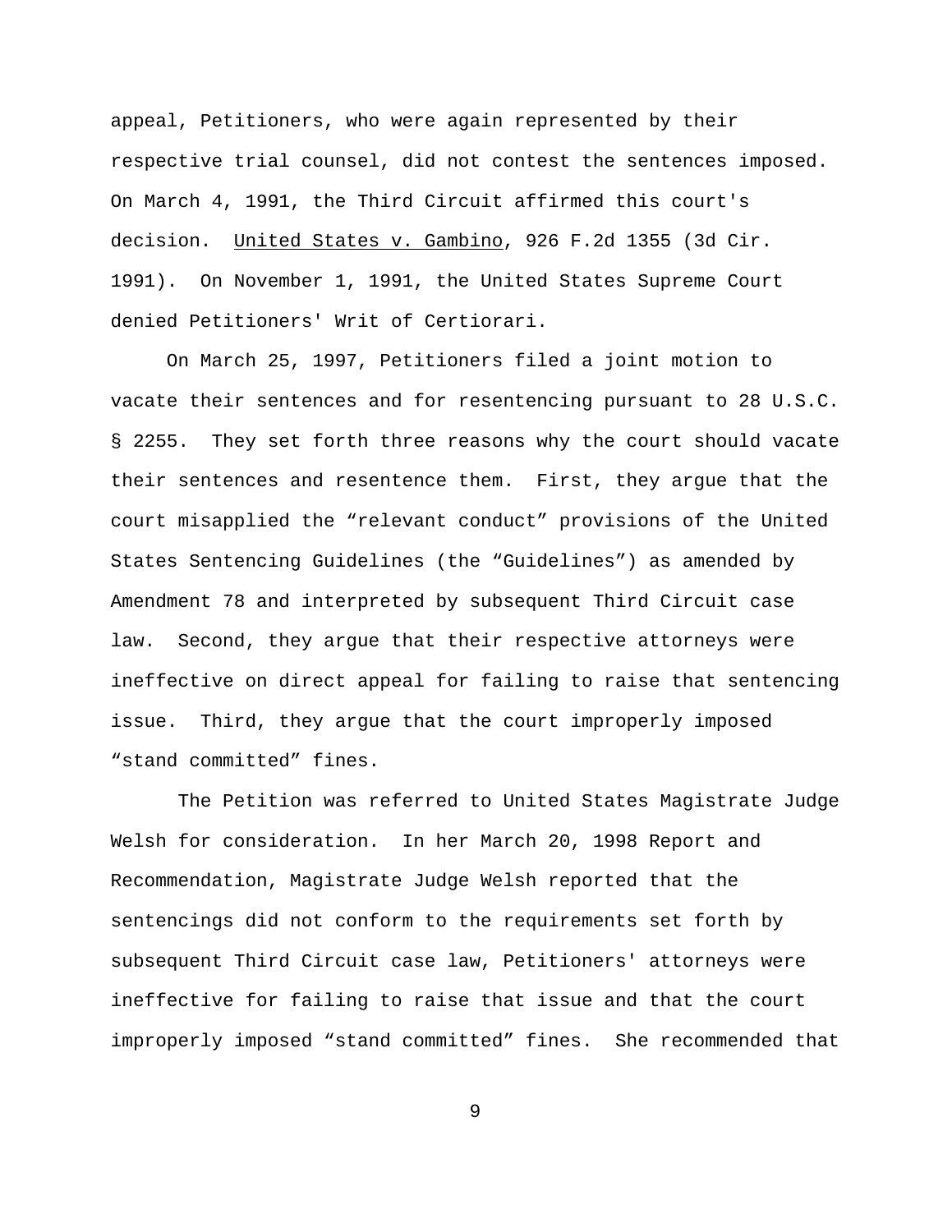the court vacate the sentences and resentence Petitioners. On April 3, 1998, the Government filed objections to the Report and Recommendation and on April 27, 1998, Petitioners filed a reply. The court has reviewed the relevant documents and made has made a de novo determination. For the following reasons, the court will not adopt the magistrate judge's report and recommendation. The court will deny the motion and will not amend the sentencing Order. Because the file and records conclusively show that the Petitioners are not entitled to relief, the court will not hold an evidentiary hearing.

#### **II. LEGAL STANDARD**

Under the relevant statute,

 A prisoner in custody under sentence of a court established by Act of Congress claiming the right to be released upon the ground that the sentence was imposed in violation of the Constitution or laws of the United States, or that the court was without jurisdiction to impose such sentence, or that the sentence was in excess of the maximum authorized by law, or is otherwise subject to collateral attack, may move the court which imposed the sentence to vacate, set aside or correct the sentence. Unless the motion and the files and records of the case conclusively show that the prisoner is entitled to no relief, the court shall . . . grant a prompt hearing thereon, determine the issues and make findings of fact and conclusions of law with respect thereto.

28 U.S.C. § 2255. If the court finds that such claim has merit, the court "shall vacate and set the judgment aside and shall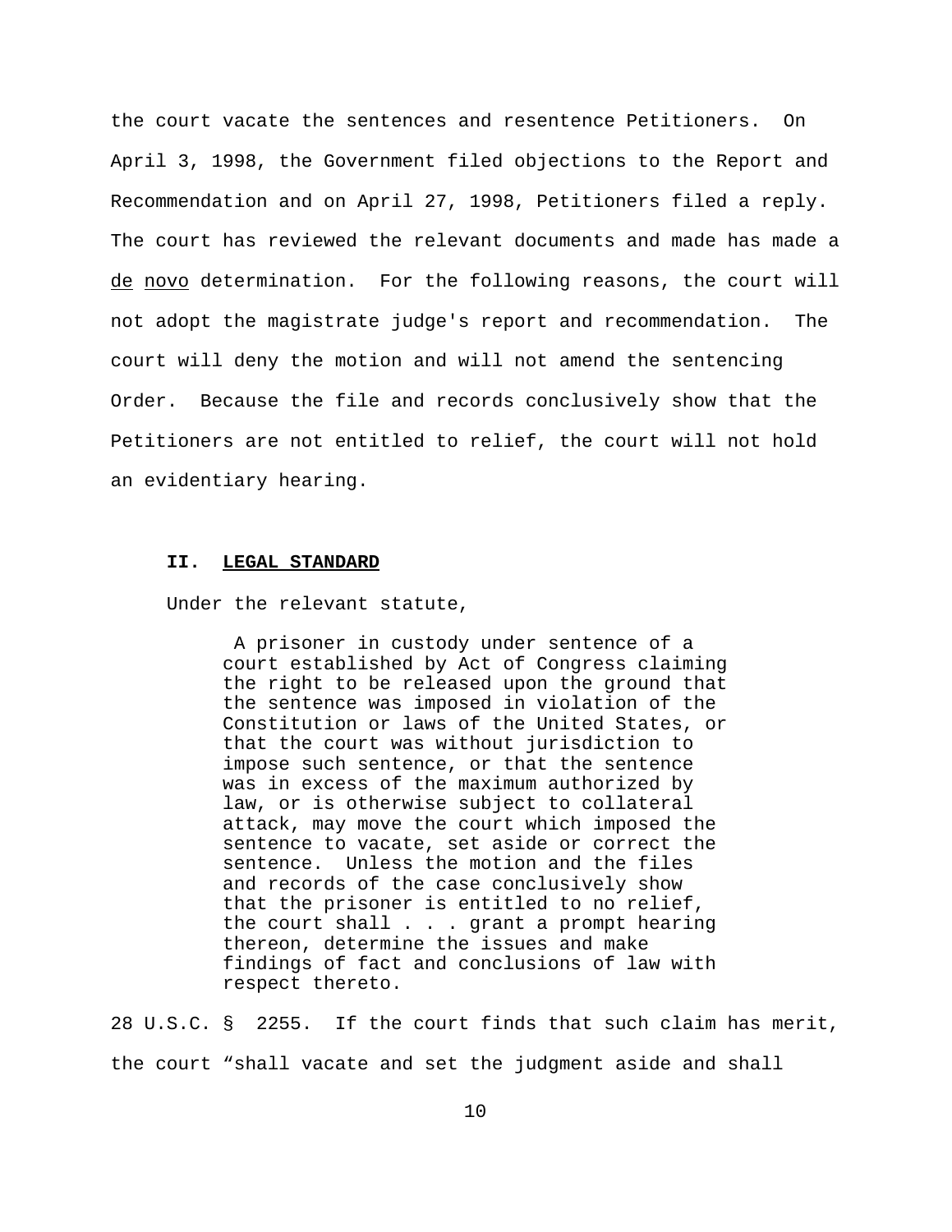discharge the prisoner or resentence him or grant a new trial or correct the sentence as may appear appropriate." 28 U.S.C. § 2255. Further, upon receipt of objections to the magistrate report, the court "shall make a de novo determination of those portions of the report or specified proposed findings or recommendations to which objection is made." 28 U.S.C. §  $636(b)(1)(C)$ . The court "may accept, reject, or modify, in whole or in part, the findings or recommendations made by the magistrate." 28 U.S.C. § 636(b)(1)(C)**.**

# **III. DISCUSSION**

Petitioners contend that the sentencing court erred and misapplied the Guidelines by holding them each responsible for the total amount of heroin involved in the conspiracy, including that which was imported and distributed before they joined the conspiracy.9 They did not raise this issue on direct appeal, but raise it for the first time in this action. They contend that their respective attorneys were ineffective for failing to raise

<sup>9.</sup> Petitioners rely on Paragraphs 15 and 62 of the PSI. Paragraph 62 states that "[b]ecause the offense of conviction involved at least 30 kilograms of heroin, the base offense level is 36." Paragraph 15 states that between 1985 and March 1986, Salvatore Allegra handled at least 30 kilograms of heroin. Petitioners argue that these excerpts show that the court sentenced them based upon the amount of heroin Allegra imported and distributed and that the court was in error because this importation and distribution occurred before they joined the conspiracy.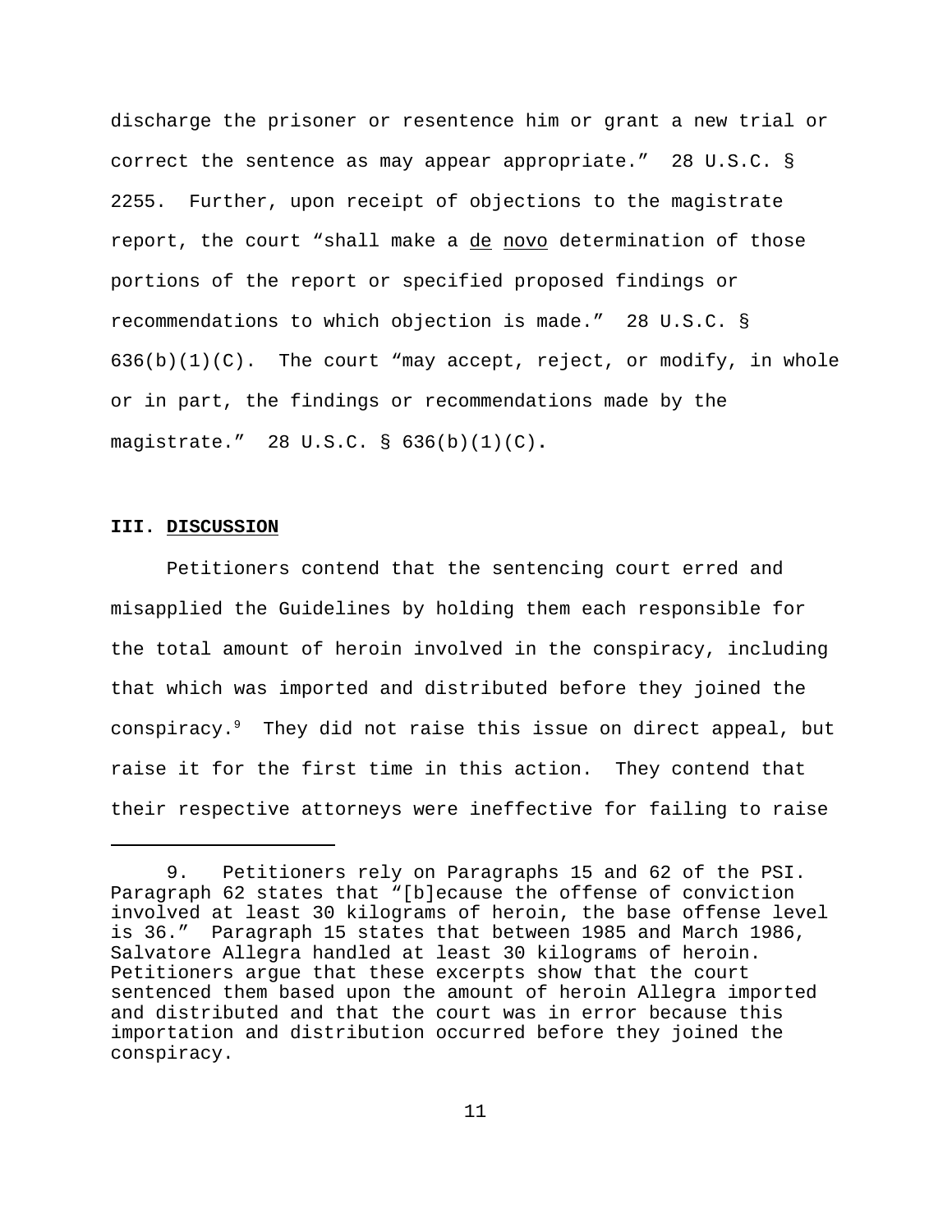that issue on direct appeal and that the court should consider the issue now.

#### **A. TIMELINESS OF THE PETITIONS**

Preliminarily, the court must determine whether these Petitions, filed almost nine years after Petitioners were sentenced, are timely. If they are not, the court may not consider the arguments contained therein.

The Antiterrorism and Effective Death Penalty Act ("AEDPA"), which became effective April 24, 1996, amended 28 U.S.C. § 2255 to include a one year statute of limitations for actions filed under 28 U.S.C. § 2255 (codified at 28 U.S.C. § 2244(d)(1)). Federal prisoners whose convictions became final before the effective date of the AEDPA had one year from the date of the AEDPA's enactment to file petitions under 28 U.S.C. § 2255. Burns v. Morton, 134 F.3d 109, 111-12 (3d Cir. 1998) (holding that cases filed on or before April 23, 1997 may not be dismissed for failure to comply with the statute's limitations period). The Petitions presently before the court were filed on March 25,  $1997<sup>10</sup>$  and are therefore timely.

# **B. THE SENTENCING CLAIM**

<sup>10.</sup> Petitioners are represented by counsel and this is the date on which the motion was actually filed. The Third Circuit has held that, in pro se prisoner cases, these petitions are filed when handed to prison officials for mailing. Burns v. Morton, 134 F.3d 109 (3d Cir. 1998) (citing Houston v. Lack, and Fed. R. App. P. 4(c) regarding same rule as applied to appeals).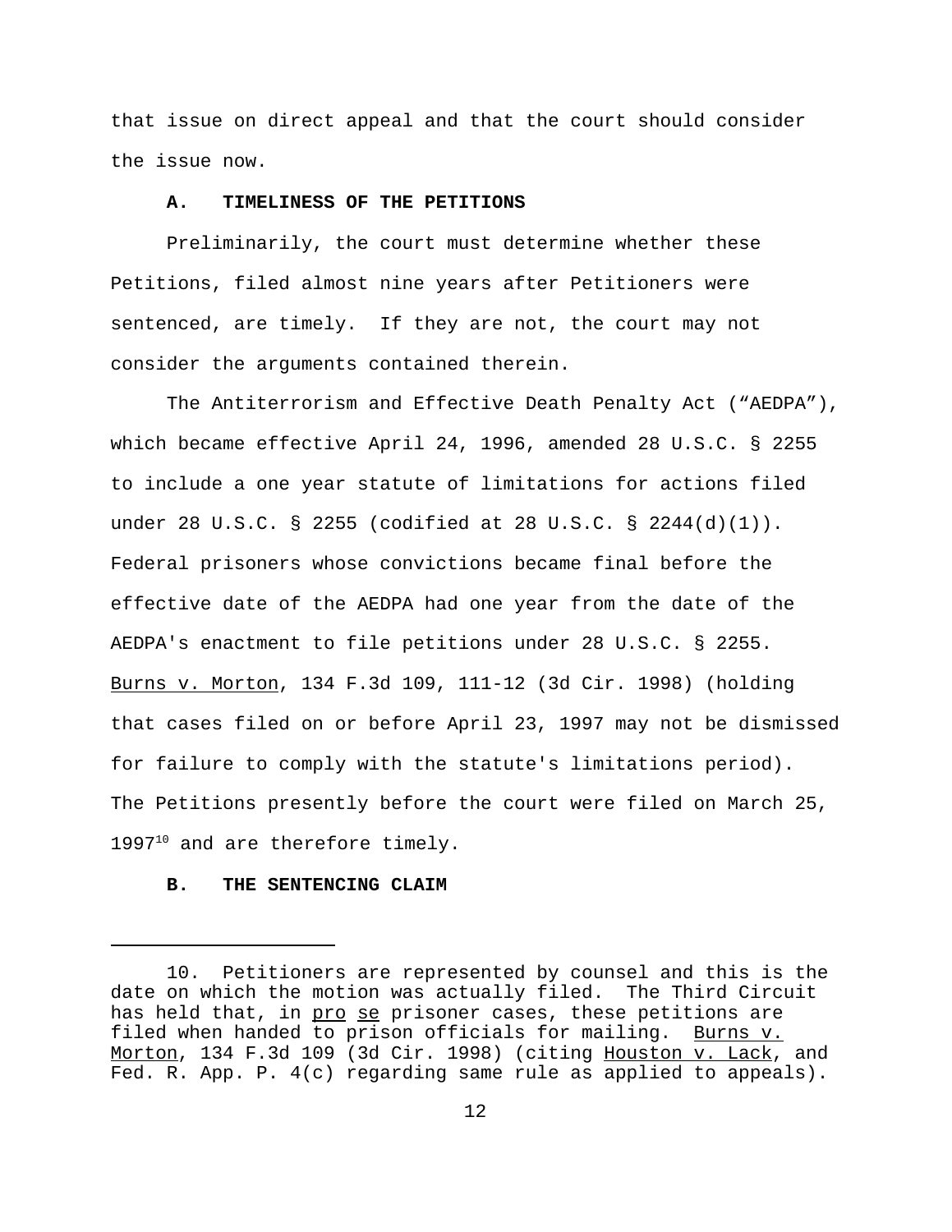### **1. Procedural Default**

Petitioners did not raise the sentencing issue on direct appeal. They raise it for the first time in the Petitions presently before the court. Petitions under 28 U.S.C. § 2255 are not a substitute for direct appeal. Generally, if a petitioner fails to raise an issue on direct appeal, he has procedurally defaulted on that issue--that is he has not followed the proper procedure--and he is precluded from asserting that issue on collateral attack under 28 U.S.C. 2255, unless the petitioner can show "cause" for the default and "actual prejudice" resulting therefrom. United States v. Frady, 456 U.S. 152, 168  $(1982)$ .<sup>11</sup> See also Bousley v. United States, 118 S. Ct. 1604, 1610 (1998).

Thus, because Petitioners did not raise the sentencing issue on direct appeal, they have procedurally defaulted on that claim and the court may not consider it unless they can satisfy the "cause and prejudice standard."

# **a. "Cause" under the Cause and Prejudice Standard**

"[T]he existence of cause for a procedural default must ordinarily turn on whether the prisoner can show that some objective factor external to the defense impeded counsel's effort

<sup>11.</sup> The cause and prejudice standard is intended to "afford the courts an opportunity to resolve the issue shortly after trial, while the evidence is still available both to assess the defendant's claim and to retry the defendant effectively if he prevails on his appeal," thus promoting the accuracy, efficiency and finality of criminal determinations. Murray v. Carrier, 477 U.S. 478, 491 (1986).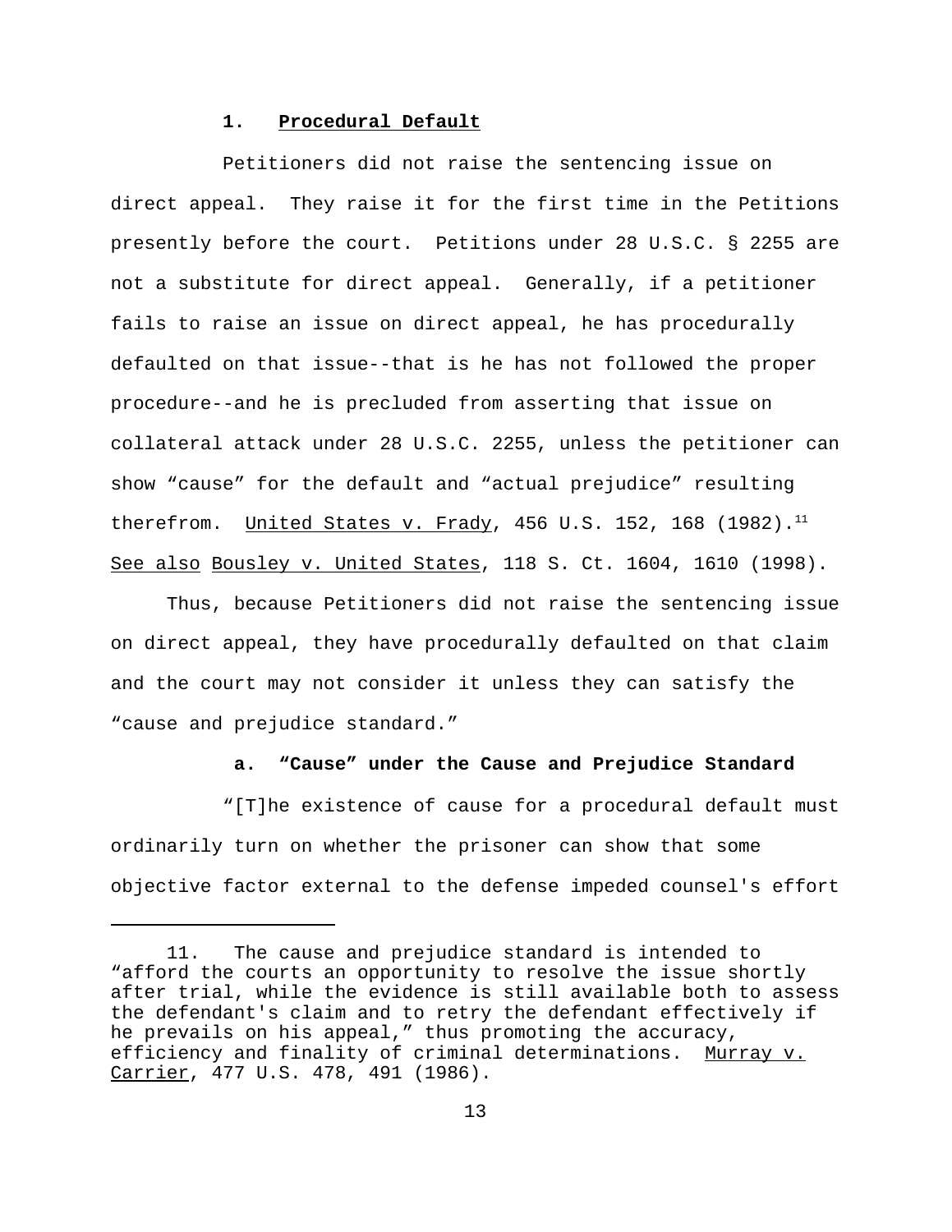to comply with the [federal] procedural rule." Murray v. Carrier, 477 U.S. 478, 488 (1986). Examples of such objective factors include "that the factual or legal basis of a claim was not reasonably available to counsel" or that "some interference by officials" made compliance impracticable. Id.

Petitioners assert that they have met the "cause" prong in two ways. First, they argue that the issue was novel--that is the legal basis was not reasonably available for counsel to argue. (Mem. Supp. Vacate at 15.) Second, they argue that ineffective assistance of counsel prevented them from raising the issue on direct appeal. (Mem. Supp. Vacate at 16.)

# **i. Novelty**

An attorney may not use the prospect of collateral review as a hedge against the strategic risks he takes in his client's defense. Nor may he ignore procedural rules in the expectation that his clients' constitutional claims can be raised at a later date. Reed v. Ross, 468 U.S. 1, 14 (1983). However, "[w]here a constitutional claim is so novel that its legal basis is not reasonably available to counsel, a defendant has cause for his failure to raise the claim. $1^{12}$  Id. at 16.

<sup>12.</sup> Petitioners also attempt to revisit the issue of witness William Kane's credibility and argue that because the Government no longer uses him as a witness, the court's acceptance of his testimony was a "material misapprehension of fact" that violates their right to due process. (Mem. Supp. Vacate at 14.) The jury heard and accepted Kane's testimony and this court will not disturb that finding.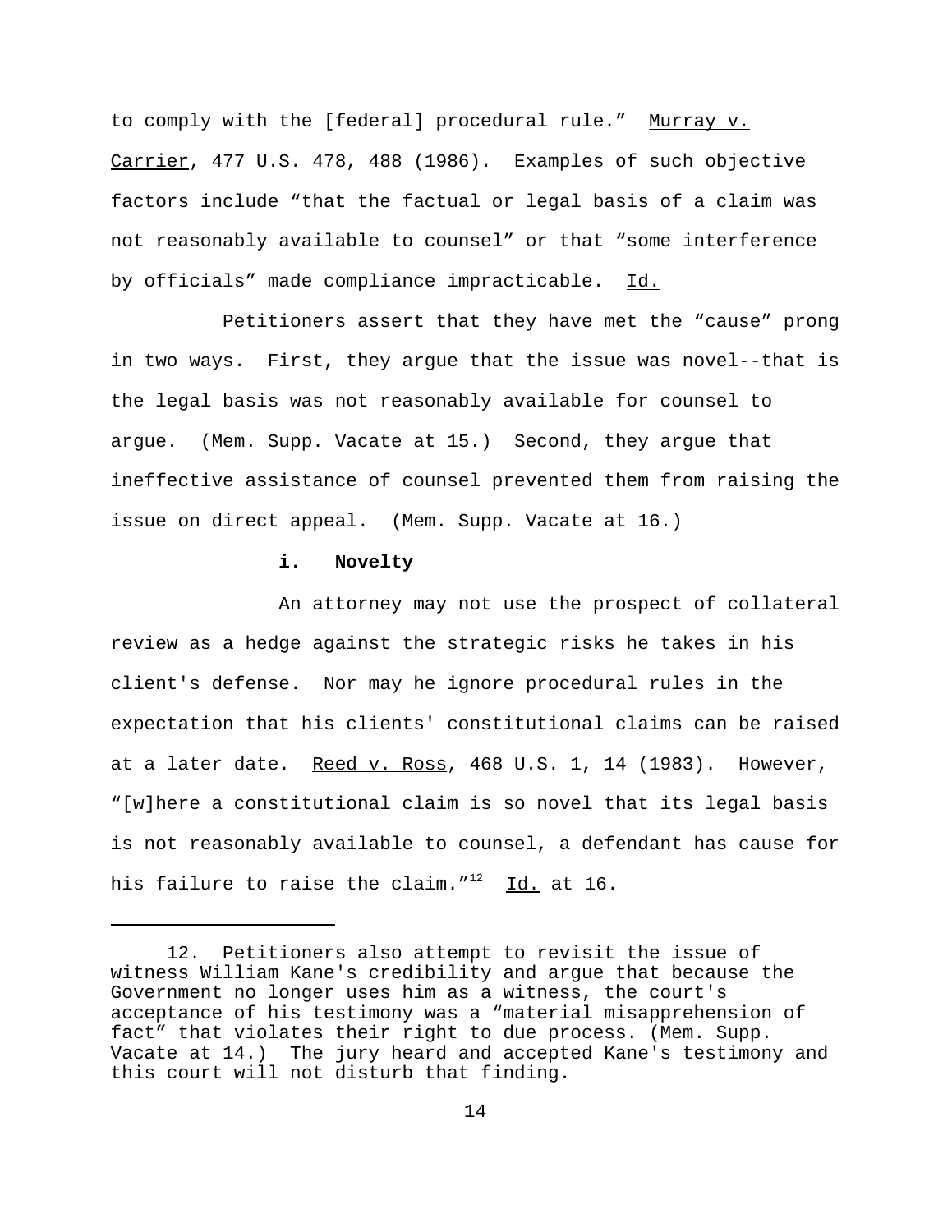Petitioners contend that because Amendment 78 to the Sentencing Guidelines was enacted one month prior to their sentencings the argument based thereon was novel and effectively unavailable to counsel on direct appeal. (Mem. Supp. Vacate at 15.) The court disagrees. Amendment 78 merely clarified the Guidelines language by defining "conduct for which the defendant would be otherwise accountable." USSG § 1B1.3. It was not a substantial break from previous law. Petitioners' attorneys each addressed the issue at length during the sentencing hearing. The issue was not novel and it could have been addressed on direct appeal by Petitioners' competent counsel who were both very familiar with the facts of the case. If it had been addressed on direct appeal it would have received proper consideration at that time.

# **ii. Ineffective Assistance of Counsel**

The second ground Petitioners raise as "cause" is ineffective assistance of counsel. $13$  Petitioners argue that their counsel on direct appeal was ineffective. Because these claims could not have been raised in that appeal, they are properly before the court in this 28 U.S.C. § 2255 action.

Under the Sixth Amendment to the Constitution, a criminal

<sup>13.</sup> To the extent that Petitioners raise separate and distinct ineffective assistance of counsel claims, other than cause for procedural default, the analysis and result are the same.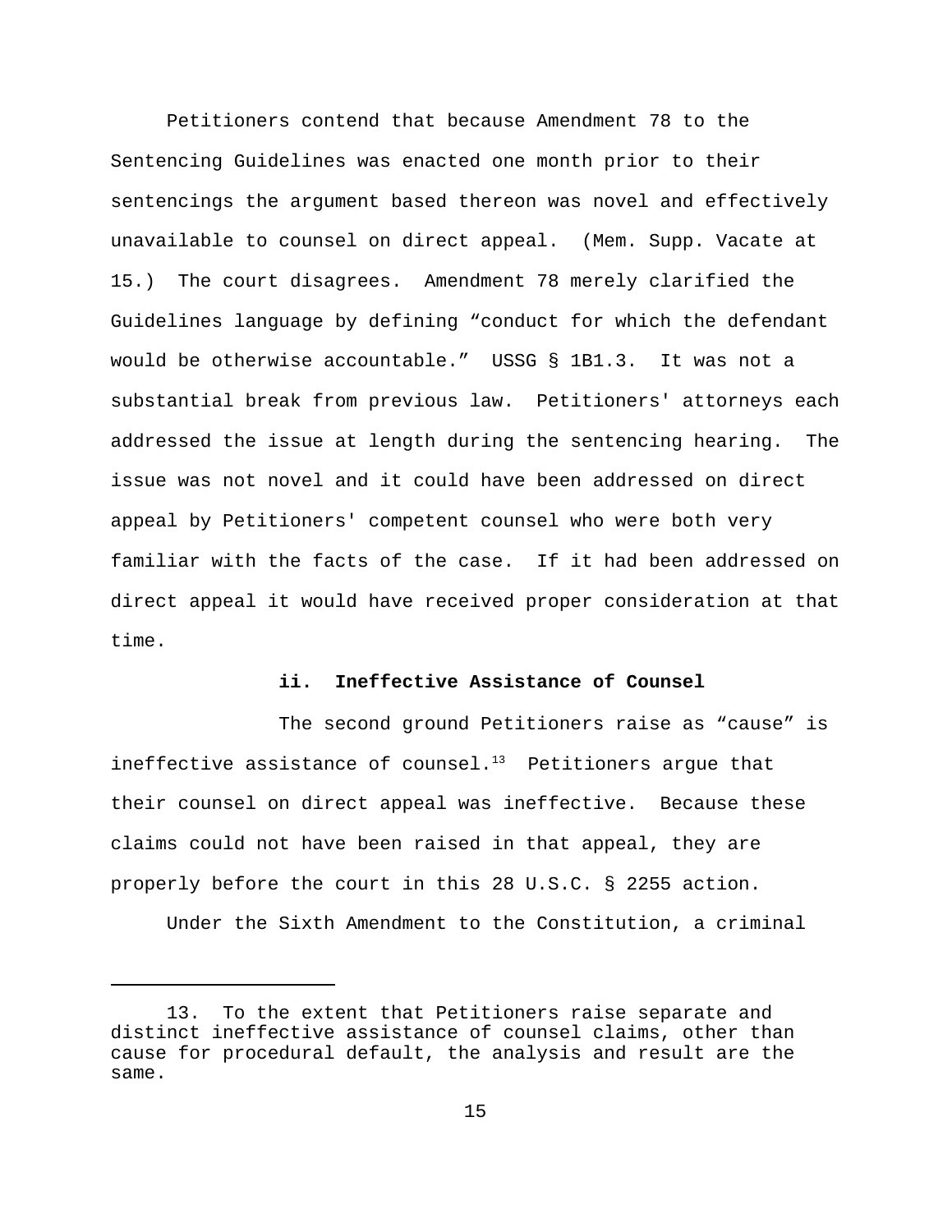defendant has a right to effective assistance of counsel.

Strickland v. Washington, 466 U.S. 668, 688 (1984). Under the cause and prejudice standard, ineffective assistance of counsel that rises to a constitutional deprivation can constitute cause. Murray, 477 U.S. at 492.

In Strickland, the Court enunciated a two-prong test that a petitioner must satisfy to prevail on an ineffective assistance of counsel claim. First, the petitioner must show that counsel's performance was deficient in that it fell below an objective standard of reasonableness. Strickland, 466 U.S. at 688. Second, the petitioner must show that he was prejudiced by the deficiency to such an extent that the result of the proceeding is unreliable. Id. It is not enough to show that the error "had some conceivable affect on the outcome of the proceeding." Id. Rather, a successful petitioner must show that but for counsel's errors, the result would have been favorably different. Id. at 693. Failure to make the required showing under either prong of the Strickland test will defeat the claim. Id. at 700.

Because of the inherent difficulty in evaluating counsel's representation, the court must indulge a strong presumption that the conduct falls within the wide range of reasonable assistance. Id. at 689. Under the Strickland test, strategic decisions of counsel are virtually unchallengeable because they normally do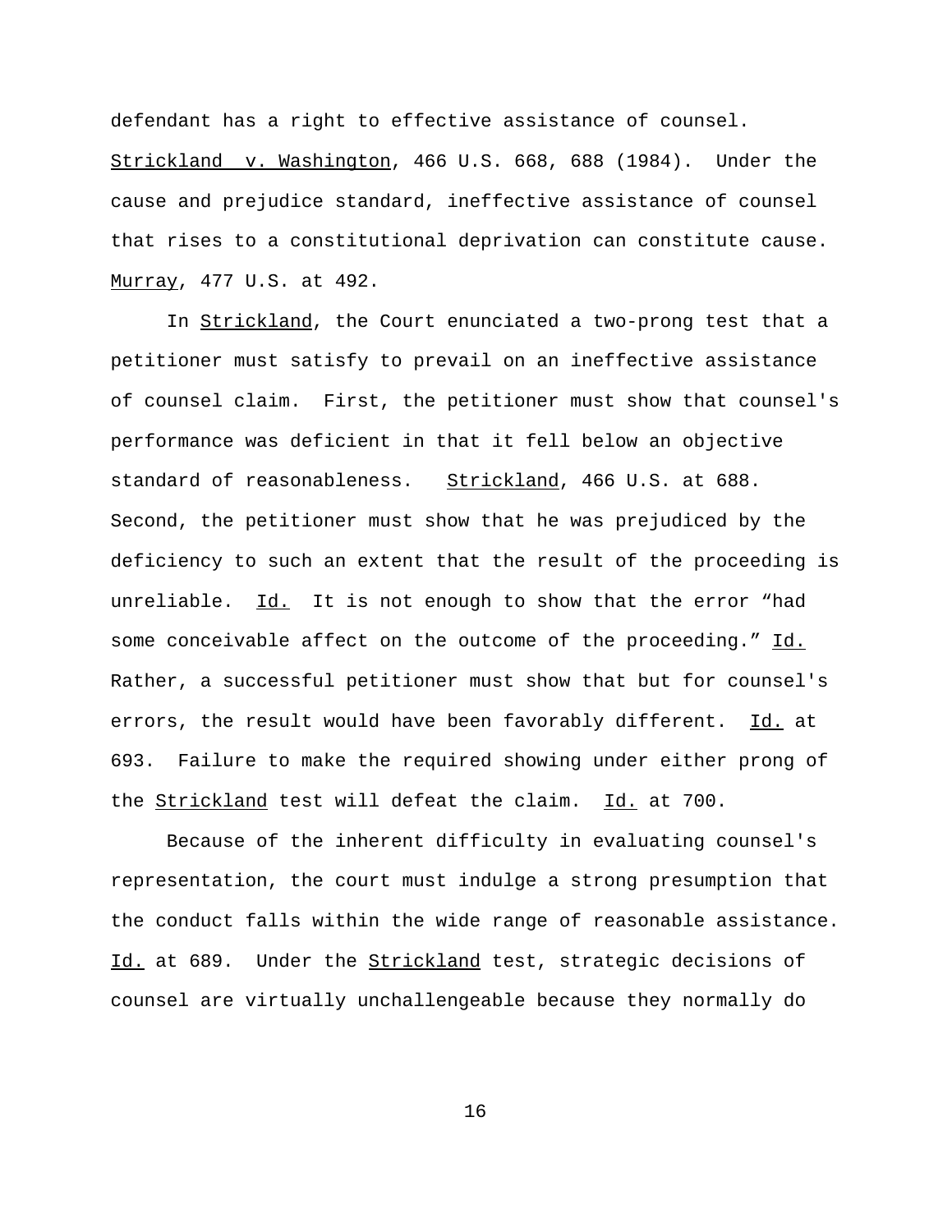not fall below an objective standard of reasonableness. $^{14}$  Id. at 690. In addition, the fact that counsel failed to recognize a claim or failed to raise it generally is not sufficient to constitute ineffective assistance. Murray, 477 U.S. at 486. Counsel's failure to detect a colorable claim is treated the same as a deliberate decision to forgo pursuing such a claim. Murray, 477 U.S. at 492.

Petitioners argue that if the sentencing issue had been raised on direct appeal, the Third Circuit would have vacated the sentence and remanded the case for resentencing. The Magistrate Judge agreed, finding that "to show prejudice, the defendants would have to demonstrate a reasonable probability that if their attorneys had raised Amendment 78 claims on direct appeal, the Third Circuit would have reversed." (Mag. Rep. & Rec. at 5 & 7.) The Magistrate Judge then found that "there is a reasonable probability that, had counsel raised an Amendment 78 claim on direct appeal, the Third Circuit would have reversed and remanded so that Judge Bechtle could make the required findings," and concluded that counsel was ineffective. Id.

This court is compelled to disagree. First, under the first prong of the test set forth in Strickland, counsels' conduct did

<sup>14.</sup> Petitioners submitted affidavits from counsel stating that the failure to raise the issue was not a strategic decision, but an oversight. Given counsels' familiarity with the case and the issues, the court does not find these affidavits credible. However, it is of no consequence because no prejudice exists.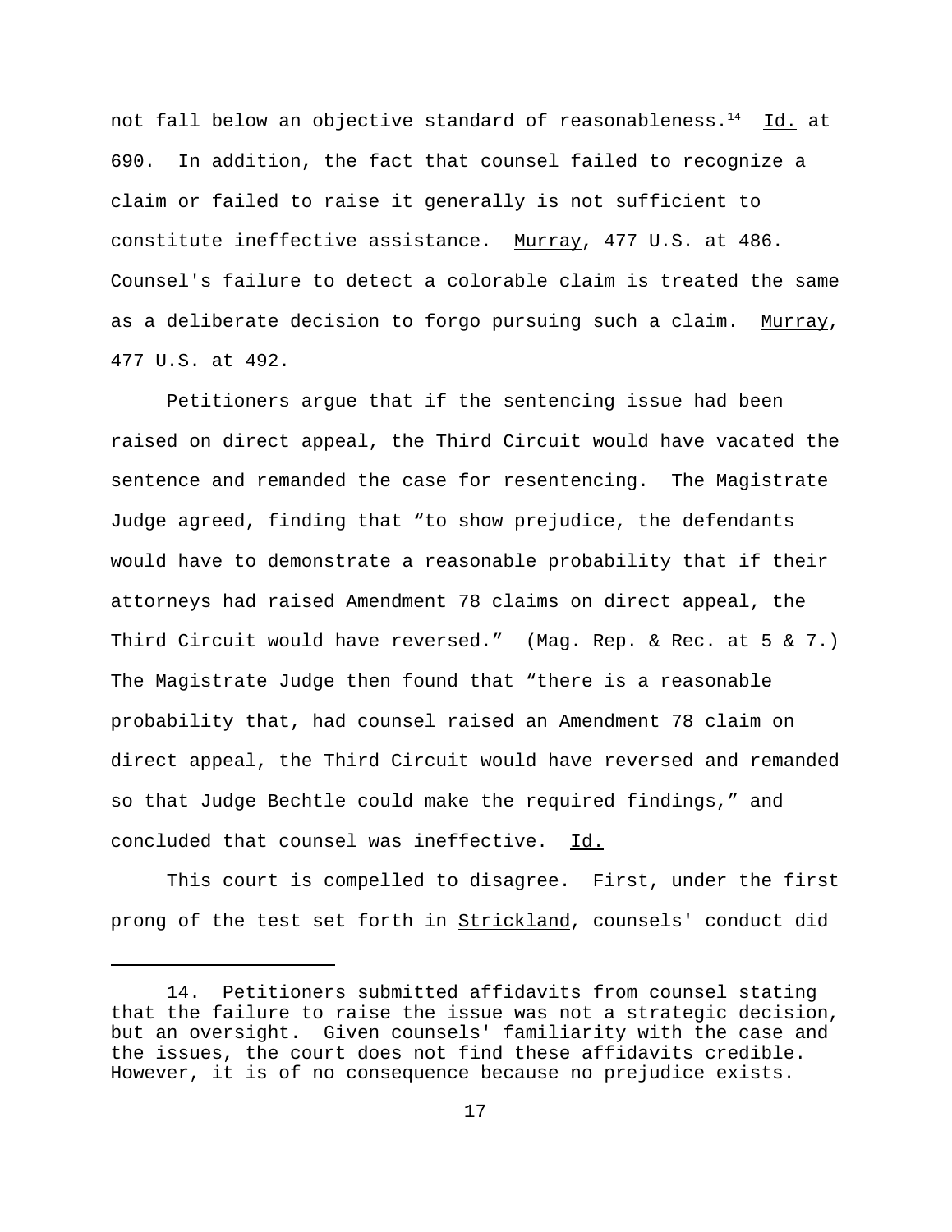not fall below an objective standard of reasonableness. Petitioners were represented by excellent attorneys who zealously represented them at every level of the proceedings and raised every feasible defense. Counsel was aware of the sentencing issue as evidenced by their respective arguments at sentencing. The court cannot conclude that the failure to raise the issue on direct appeal was an oversight. Even if the court did find that it was oversight rather than strategy, that failure does not meet the "objectively unreasonable standard."

The failure to raise the issue, if intentional, was strategic and unchallengeable in this case. Counsel could reasonably have decided that they could not prevail on the sentencing issue and that raising it in the appeal would be futile. The failure to raise the issue, if unintentional, was an oversight that does not rise to constitutionally defective assistance of counsel in this case.

Counsel was not ineffective for failing to raise the issue at sentencing. However, even if Petitioners could show that their attorneys' conduct was unreasonable under the first prong of the **Strickland** test, under the second prong they cannot show that but for counsel's alleged errors the result would have been favorably different. Even if there were a reasonable probability of reversal and remand as the magistrate judge found, that is not enough under Strickland's prejudice prong. See Strickland, 466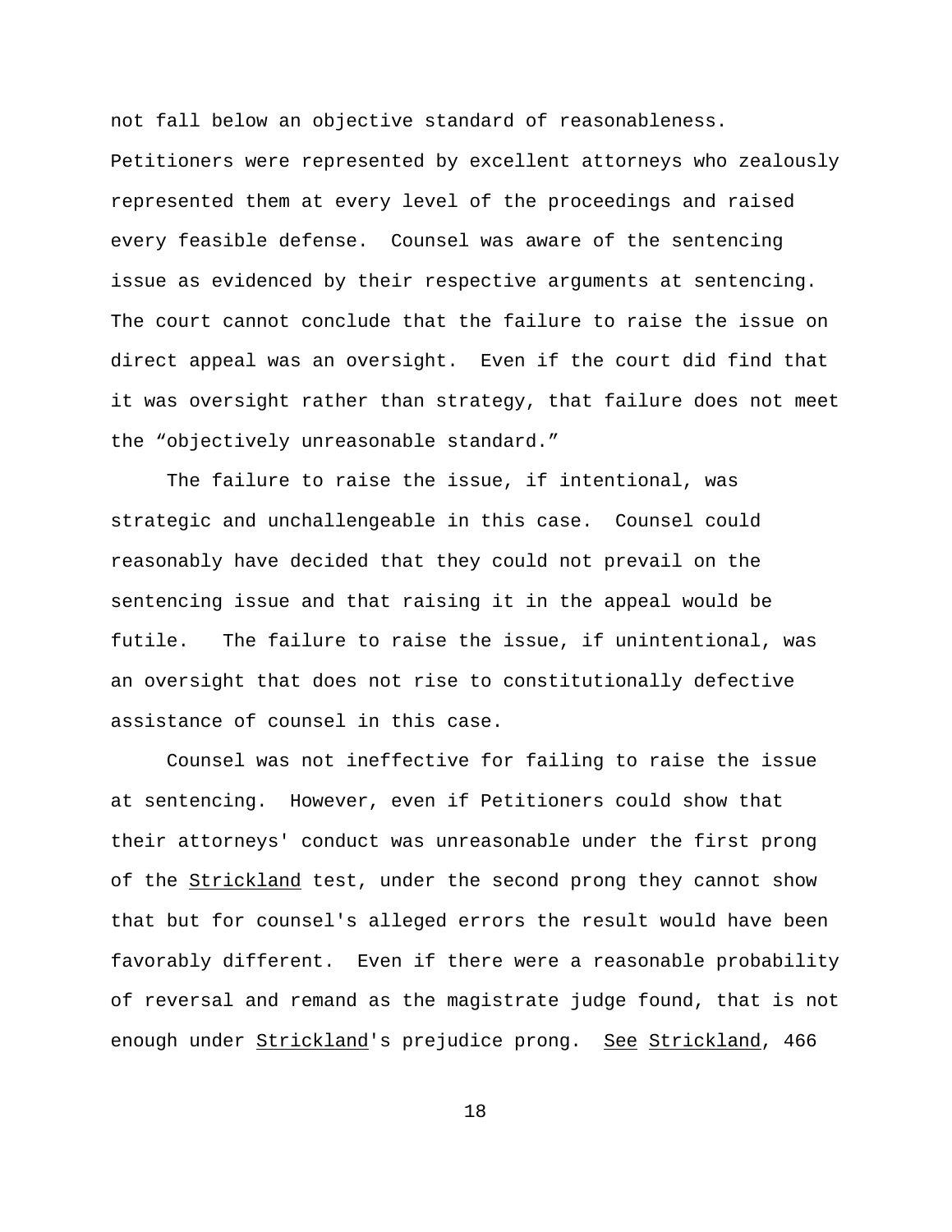U.S. at 693. There must be a showing that but for counsel's error, the result would have been favorably different. Petitioners must show not merely that if the issue had been raised reversal and remand would have been likely, but that there is a reasonable probability that the outcome--that is the sentence--would be favorably different. They cannot meet the burden under this prong.

The Guidelines provision under which the court sentenced Petitioners provided that if the amount of heroin involved was ten kilograms or more, the base offense level was 36. (USSG § 2D1.1(c)). Although the PSI referred to thirty kilograms, the applicable Guidelines range within which Petitioners were sentenced applied to ten or more kilograms of heroin. Therefore, if the amount of heroin relevant to Petitioners' conduct was ten kilograms or more, after consideration of all relevant factors, the court would have been within its discretion to sentence Petitioners to a term within the range that reflected the crime committed.

The sentencing transcript and the PSI to which the court referred clearly show that Petitioners each were personally involved with at least ten kilograms of heroin. The PSI and transcripts also show that they were important actors<sup>15</sup> that

<sup>15.</sup> While Emanuele Salvatore Mannino was not a leader as his brother was and there was no evidence of his participation in direct sales, he facilitated and participated in the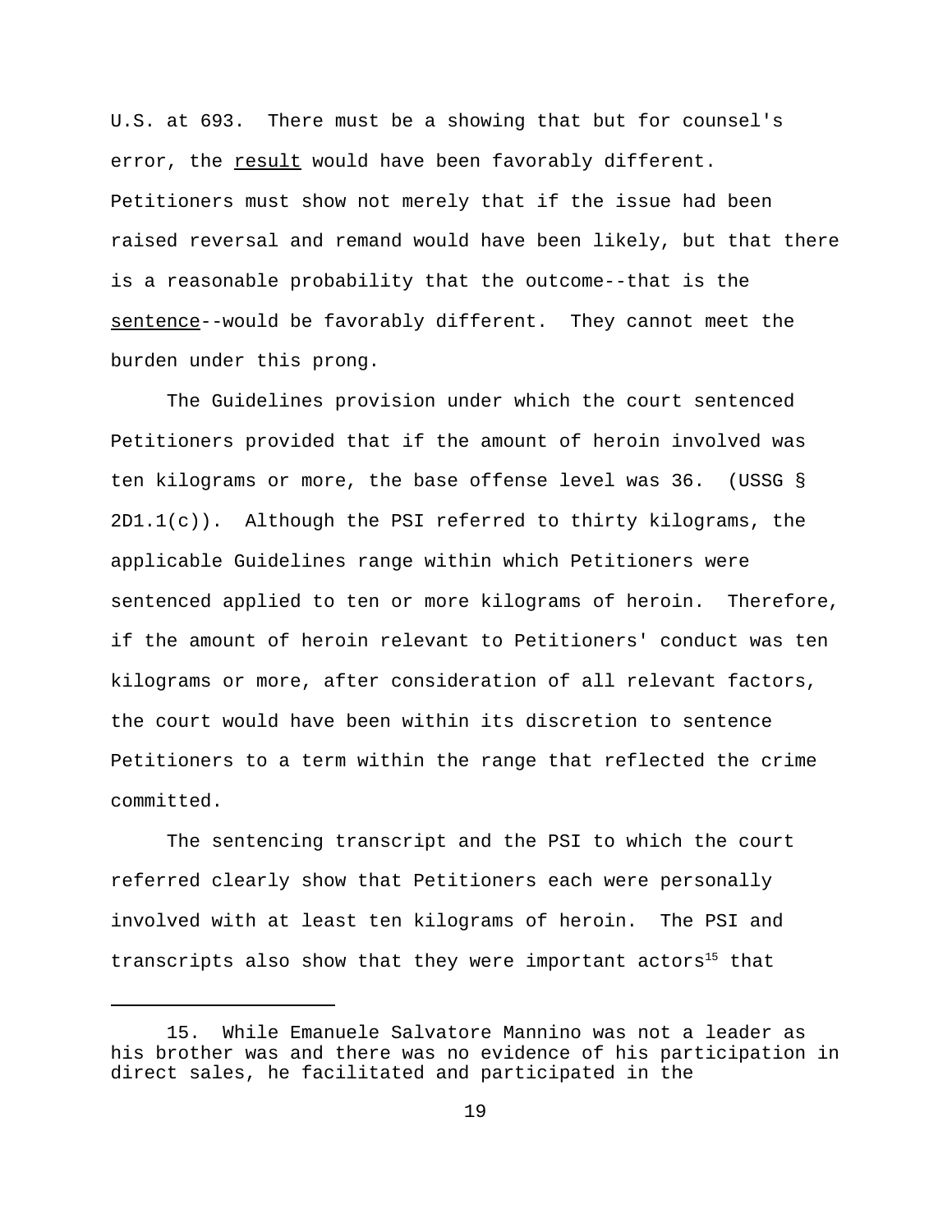agreed to participate and did knowingly participate, in a conspiracy that had as its object the importation from Italy and distribution within the United States, of a seemingly limitless supply of heroin. The conspiracy actually did import and distribute quantities of heroin well in excess of thirty kilograms during their participation. Further, the transcript from the six-week trial is replete with references in the testimony and wire intercepts which exhibit the international scope of the conspiracy, Petitioners' involvement therein and the quantities of heroin contemplated and ultimately involved in the conspiracy. Petitioners' knowledge and understanding of the scope is well documented. To perform in this capacity they were fully aware of all of the conspirators' actions. Further, as respects Petitioners, this is not a situation in which one conspirator took an action not fully contemplated by Petitioners as part of their role, or a situation in which they were participating in a small role unaware of the largess of the conspiracy. See U.S.S.G. § 1B1.3, illus.2. The goal of the conspiracy as known, accepted and furthered by Petitioners, was to import and distribute as much heroin as possible. Until they were arrested, Petitioners zealously pursued that goal. The

communication that linked the members of the conspiracy, and he laundered the proceeds after the sales. He fulfilled a very critical role in the success of the importation and distribution conspiracy.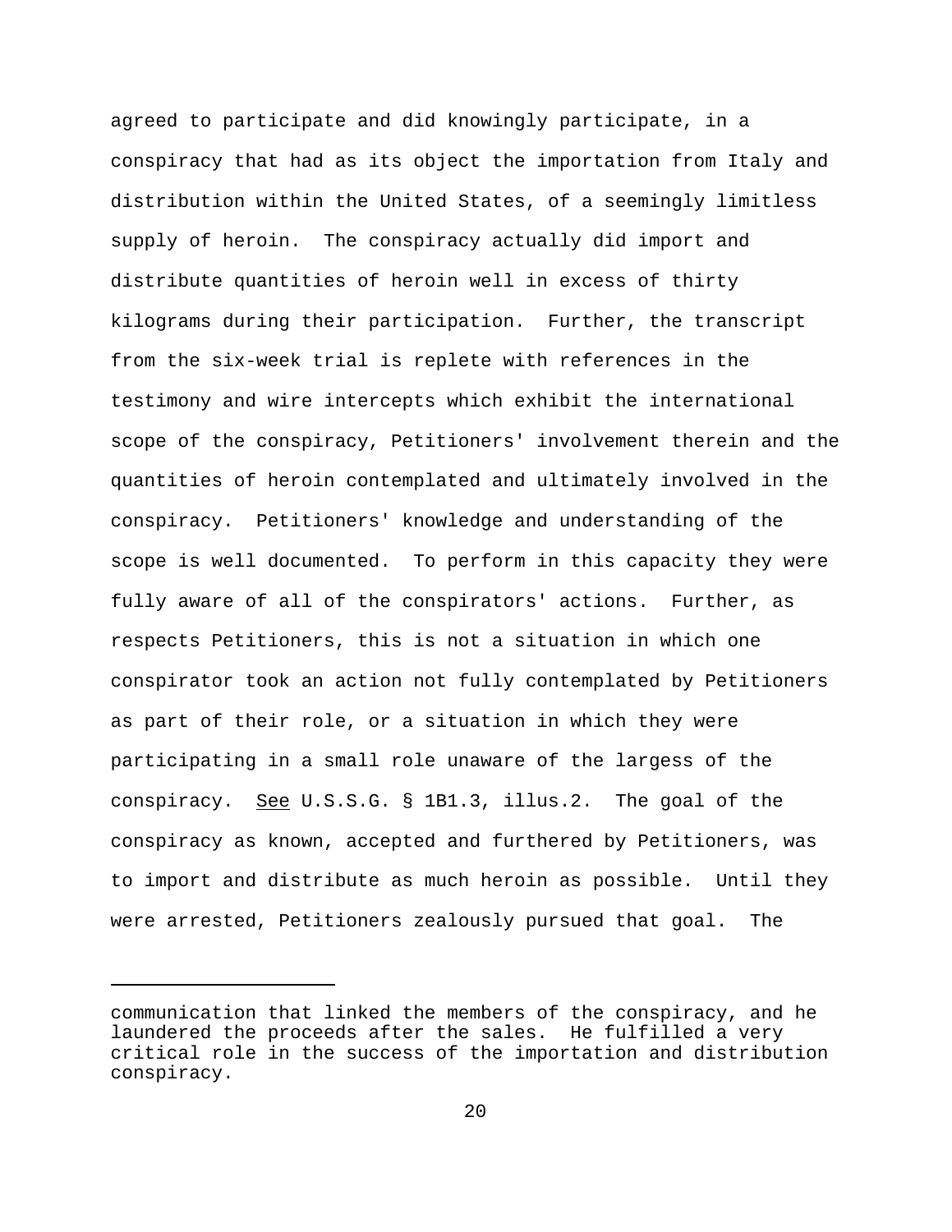territories involved were vast, the need for effective communication by stealth was essential and Petitioners, for a time, succeeded.

The court sentenced both Petitioners within the applicable Guidelines range. $16$  If the court were to resentence Petitioners, the court would refer to the unchanged supporting evidence contained in the same trial transcript and the court would be guided by the same sentencing criteria in resentencing Petitioners to the very sentences imposed on December 6 and 7, 1989. Therefore, under the Strickland test, the prejudice prong cannot be met and Petitioner's ineffective assistance of counsel claim fails. As a result, there is no "cause" to satisfy the "cause and prejudice standard." The court will review the "prejudice" prong of the "cause and prejudice standard."

### **2. Prejudice under the Cause and Prejudice Standard**

As for prejudice, the petitioner has a heavy burden and must show not merely that there was a "possibility of some prejudice," but rather, that an error caused "actual and substantial disadvantage." Frady, 456 U.S. at 170. Even if the court were to find that Petitioners had shown that counsel was ineffective for failing to raise the sentencing issue, Petitioners have not

<sup>16.</sup> The evidence clearly showed involvement with quantities well in excess of this amount and testimony was received that during the life of the conspiracy it involved hundreds of kilograms of heroin.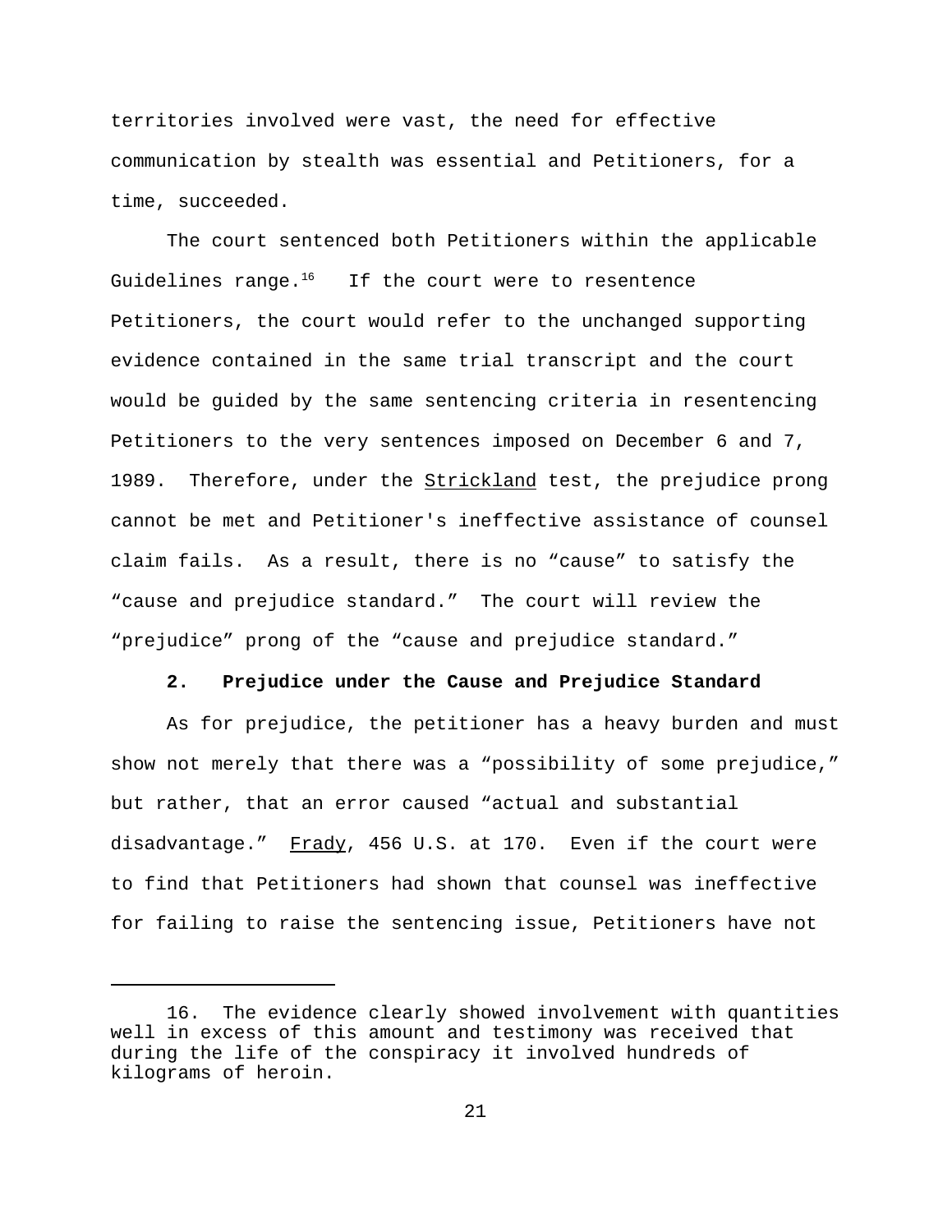shown actual and substantial disadvantage, the second prong of the "cause and prejudice standard." The court will briefly look to the sentencings and the PSI.

### **a. Petitioners' Sentencings**

Petitioners argue that the court improperly sentenced them based on thirty kilograms of heroin imported and distributed prior to the date they joined the conspiracy. (Mem. Supp. Mot. Vacate at  $6.1^{17}$ 

In narcotics cases under the Sentencing Guidelines, the length of the sentence imposed will depend upon the quantity of drugs deemed relevant to the offense. United States v. Collado, 975 F.2d 985, 990 (3d Cir. 1992); USSG § 1B1.3. The sentencing court must first determine the relevant quantity. Next, the sentencing court looks to the drug quantity table located at Guidelines Section 2D1.1, and chooses the base offense level that corresponds to the relevant drug and quantity. The sentencing court then may adjust the base offense level upward or downward to reflect other relevant factors such as the defendant's acceptance of responsibility or his role in the offense. Based upon the sentencing judge's consideration of the relevant factors, $18$  he or she then selects a sentence that falls within

<sup>17.</sup> Guideline Section 1B1.3 provided that when more than 10 kilograms of heroin was involved, the base offense level was 36.

<sup>18.</sup> Certain conduct with which the defendant is not formally charged may be considered in the determination of the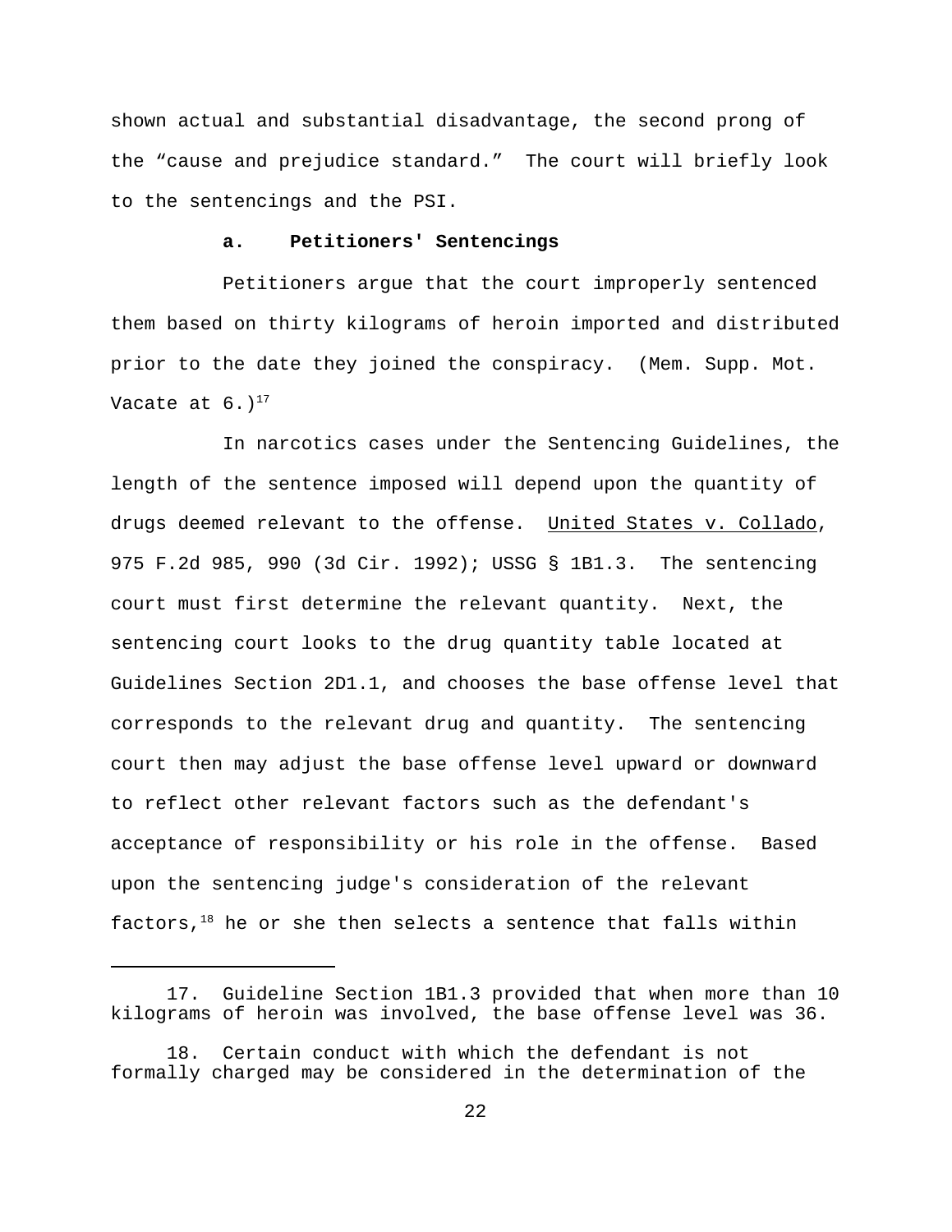the applicable guideline range for that level. Collado, 975 F.2d at 990.

The sentencing court often relies heavily upon the PSI. Especially when, as in this case, the court invites counsel to add, delete or change information contained therein that they believe is misstated or incomplete, including the facts that the court will presumably rely upon. If the sentencing court makes no independent finding of fact on the record, the facts contained in the PSI are viewed as the sentencing court's findings of fact. Id. at 990.

Because criminal conduct is often jointly undertaken and an individual's actions taken in furtherance of that activity, when viewed in isolation, may not encompass the full scope of his or her participation, the Guidelines have special provisions that address and authorize "accomplice attribution," or the inclusion of amounts of drugs possessed, distributed, manufactured, sold or otherwise handled by persons other than the defendant in the calculation of his base offense level. Collado, 975 F.2d at 990. The amount of accomplice attribution can greatly affect each participant's sentence.

When Petitioners were sentenced, the relevant portion of the Guidelines, Section 1B1.3, titled Relevant Conduct, read:

applicable guidelines sentencing range. United States v. Baird, 109 F.2d 856, 863 (3d Cir. 1997)(quoting USSG § 1B1.3).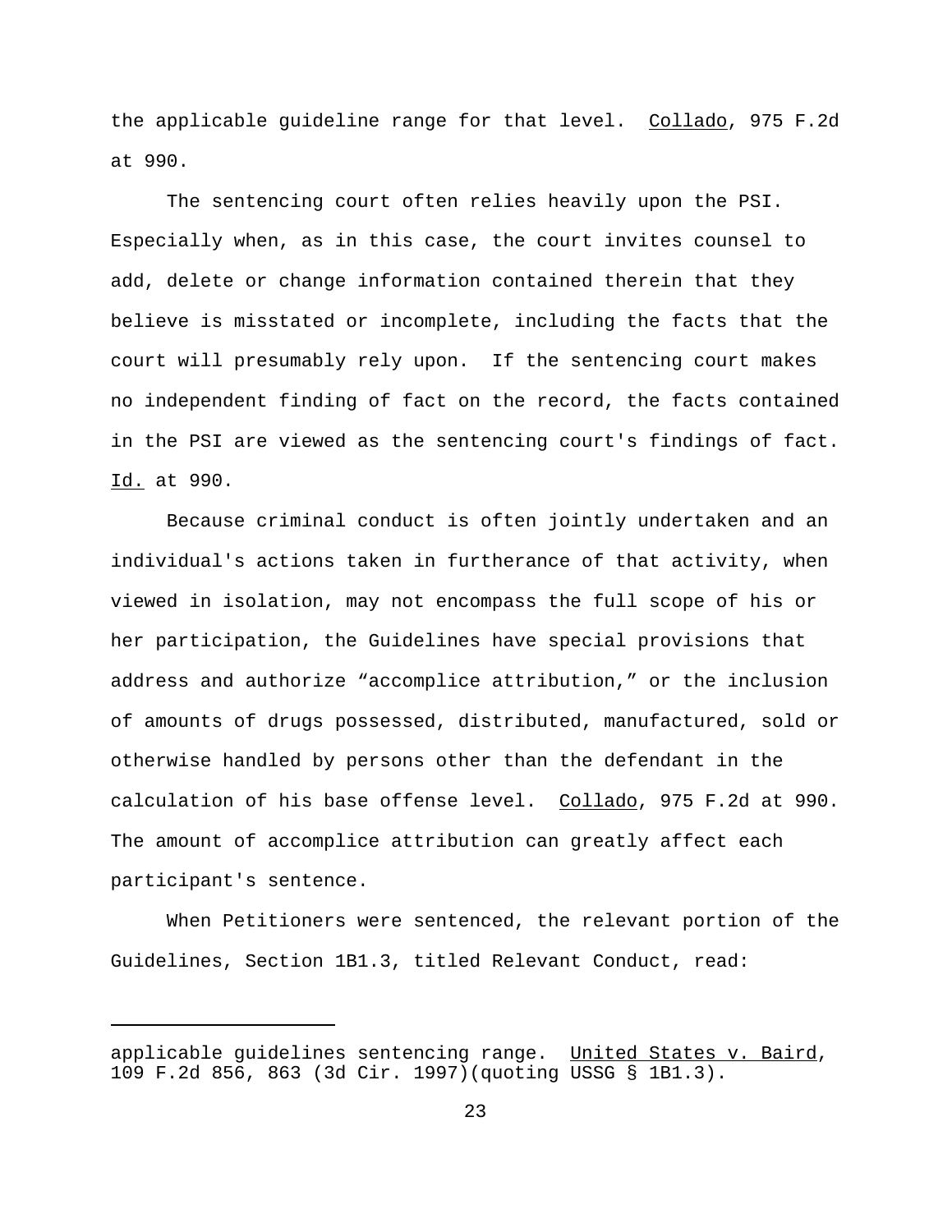Conduct "for which the defendant is otherwise accountable," as used in subsection  $(a)(1)$ , includes conduct that the defendant counseled, commanded, induced, procured, or willfully caused." If the conviction is for conspiracy, it includes conduct in furtherance of the conspiracy that was known to or was reasonably foreseeable to the defendant."

The United States Sentencing Commission enacted Amendment 78 to define the phrase "conduct for which the defendant would be otherwise accountable." See USSG § 1B1.3. The amendment, also known as amended application note 1 to USSG § 1B1.3, became effective November 1, 1989, and read:

In the case of criminal activity undertaken in concert with others, whether or not charged as a conspiracy, the conduct for which the defendant "would be otherwise accountable" also includes conduct of others **in furtherance** of the execution of the jointly-undertaken criminal activity that was **reasonably foreseeable** by the defendant. Because a count may be broadly worded and include the conduct of many participants over a substantial period of time, the scope of the jointlyundertaken activity, and hence relevant conduct, is not necessarily the same for every participant. Where it is established that the conduct was neither **within the scope of the defendant's agreement** nor was **reasonably foreseeable** in connection with the criminal activity the defendant agreed to jointly undertake, such conduct is not involved in establishing the defendant's offense level under this guideline.

USSG § 1B1.3 application note 1 (emphasis added).

Three years after Petitioners were sentenced, the United States Court of Appeals for the Third Circuit decided United States v. Collado, 975 F.2d 985 (3d Cir. 1992) in which it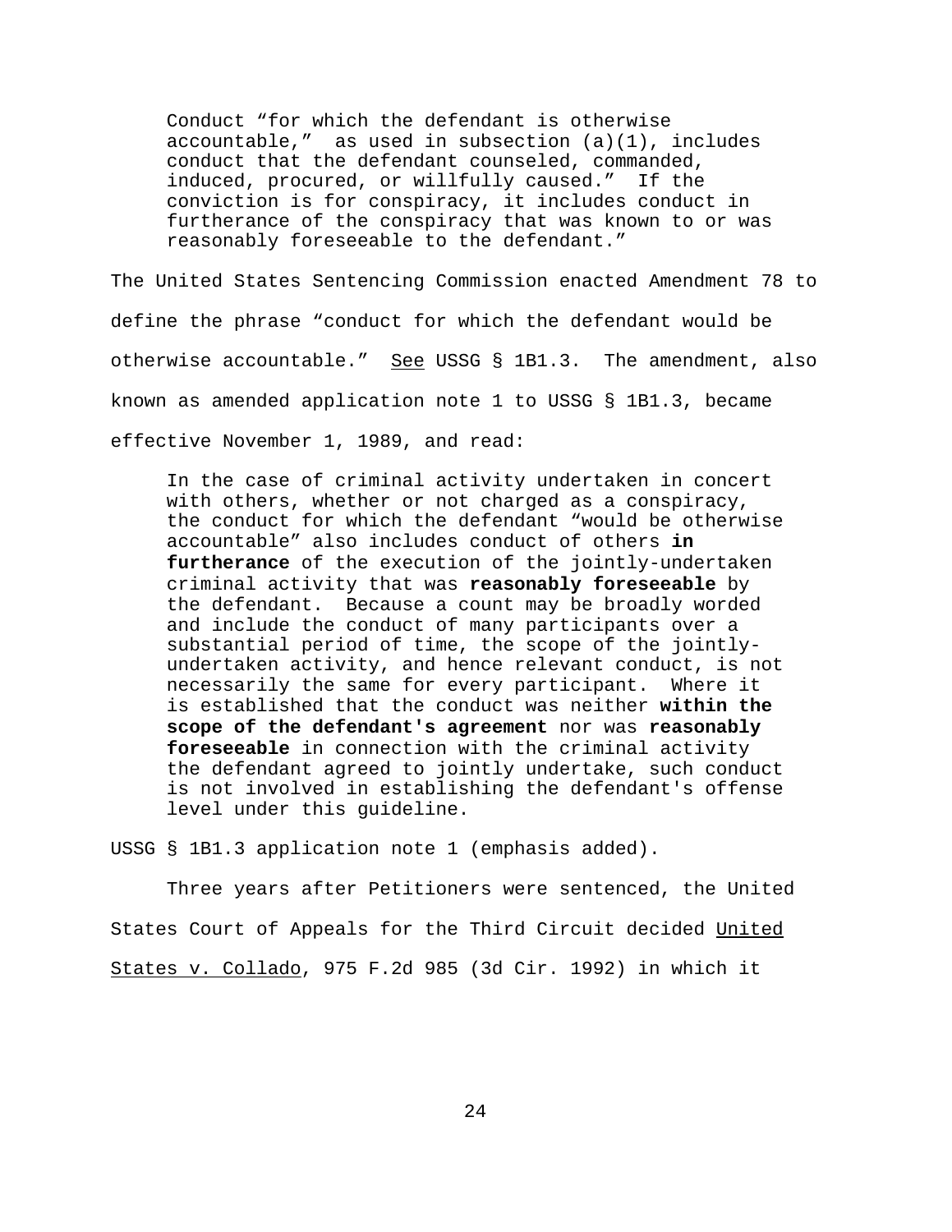interpreted the application note language.<sup>19</sup> In Collado, the Third Circuit held that the "crucial factor in accomplice attribution is the extent of the defendant's involvement in the conspiracy." Collado, 975 F.2d at 992. However, it is not enough to find that the defendant's criminal activity or participation was substantial. Rather, the sentencing court must make a "searching and individualized inquiry" into the circumstances surrounding each defendant's involvement in the conspiracy to ensure that the defendant's sentence accurately reflects his role.  $Id.$  at 995.<sup>20</sup> The Collado court further noted that while it is appropriate to hold a defendant who exhibits a substantial degree of involvement in the conspiracy accountable for reasonably foreseeable acts committed by a coconspirator, the same cannot be said for a defendant whose involvement was much more limited. Collado, 975 F.2d at 992. The Collado court found that before the drugs could be attributed to a defendant, the district court must find that the defendant

<sup>19.</sup> Because the Third Circuit did not create new law, there is no bar to its retroactive application.

<sup>20.</sup> The Collado court held that the Guidelines require the sentencing courts to consider: 1) whether the amounts distributed by the defendant's coconspirators were distributed "in furtherance of the jointly undertaken activity"; (2) whether that activity was "within the scope of the defendant's agreement;" and (3) whether it was "reasonably foreseeable in connection with the criminal activity the defendant agreed to undertake." Collado, 975 F.2d at 991.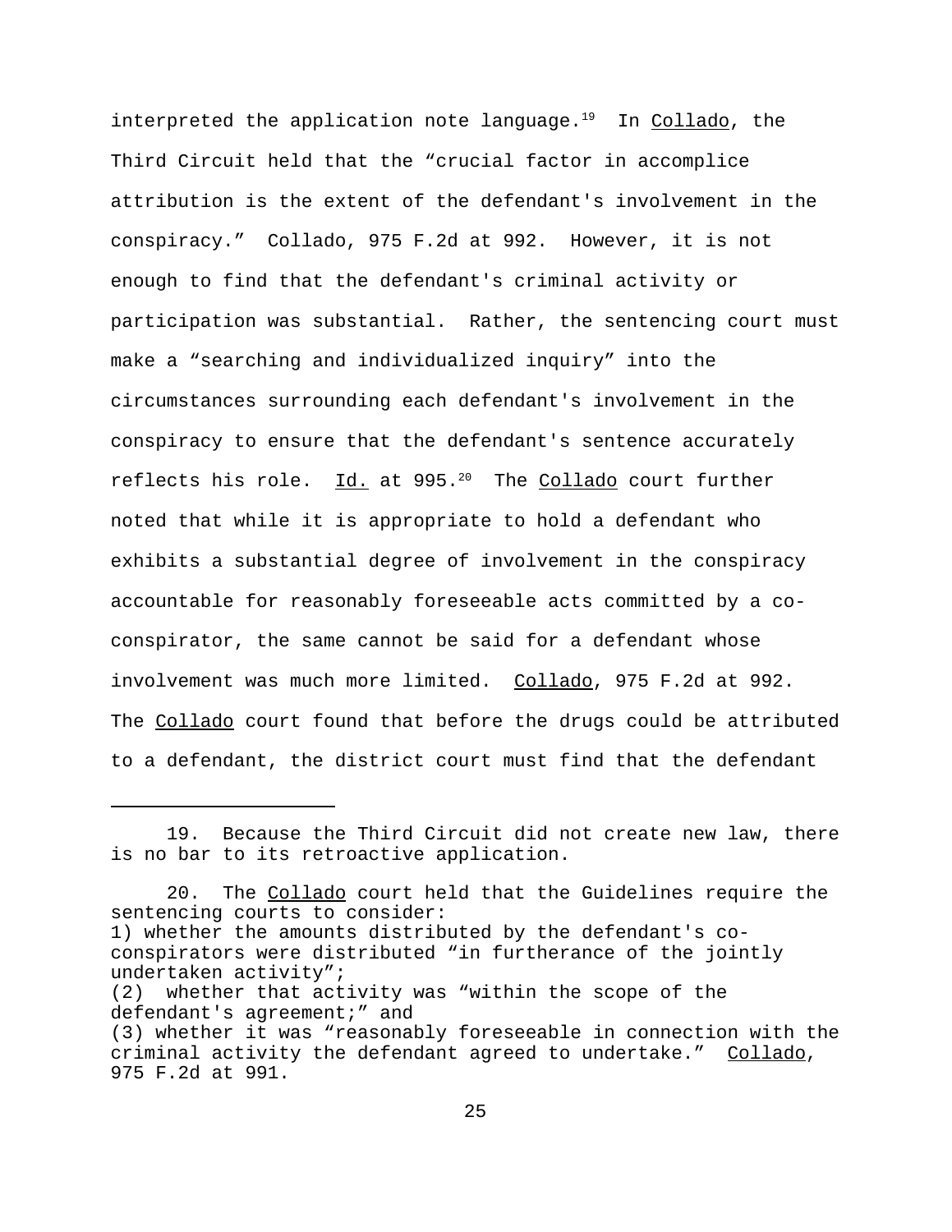was a member of the conspiracy at the time the transactions occurred because "the relevant conduct provision of the guidelines is not coextensive with conspiracy law . . . [and] in the absence of unusual circumstances . . . conduct that occurred before the defendant entered into an agreement cannot be said to be in furtherance of or within the scope of that agreement." Collado, 975 F.2d at 996-7.

Petitioners contend that the sentencing court erred with respect to the Collado opinion because the court did not make a searching and individualized inquiry and the court attributed to them amounts involved prior to their participation.

While Petitioners' involvement would most likely meet the "unusual" circumstances Collado speaks to, it is not necessary to address that issue. Without even looking at the trial transcript, the undisputed portions of the PSI and the sentencing hearing transcript demonstrate Petitioners' agreement to participate in a far-reaching conspiracy that they knew had as its object the importation and distribution of heroin in quantities that easily exceeded ten kilograms. The documents also show that amounts in excess of ten kilograms were imported and distributed during their participation. The court will briefly look to each.

# **Ignazio Antonio Mannino's Sentencing**

Ignazio Antonio Mannino was sentenced on December 6, 1989.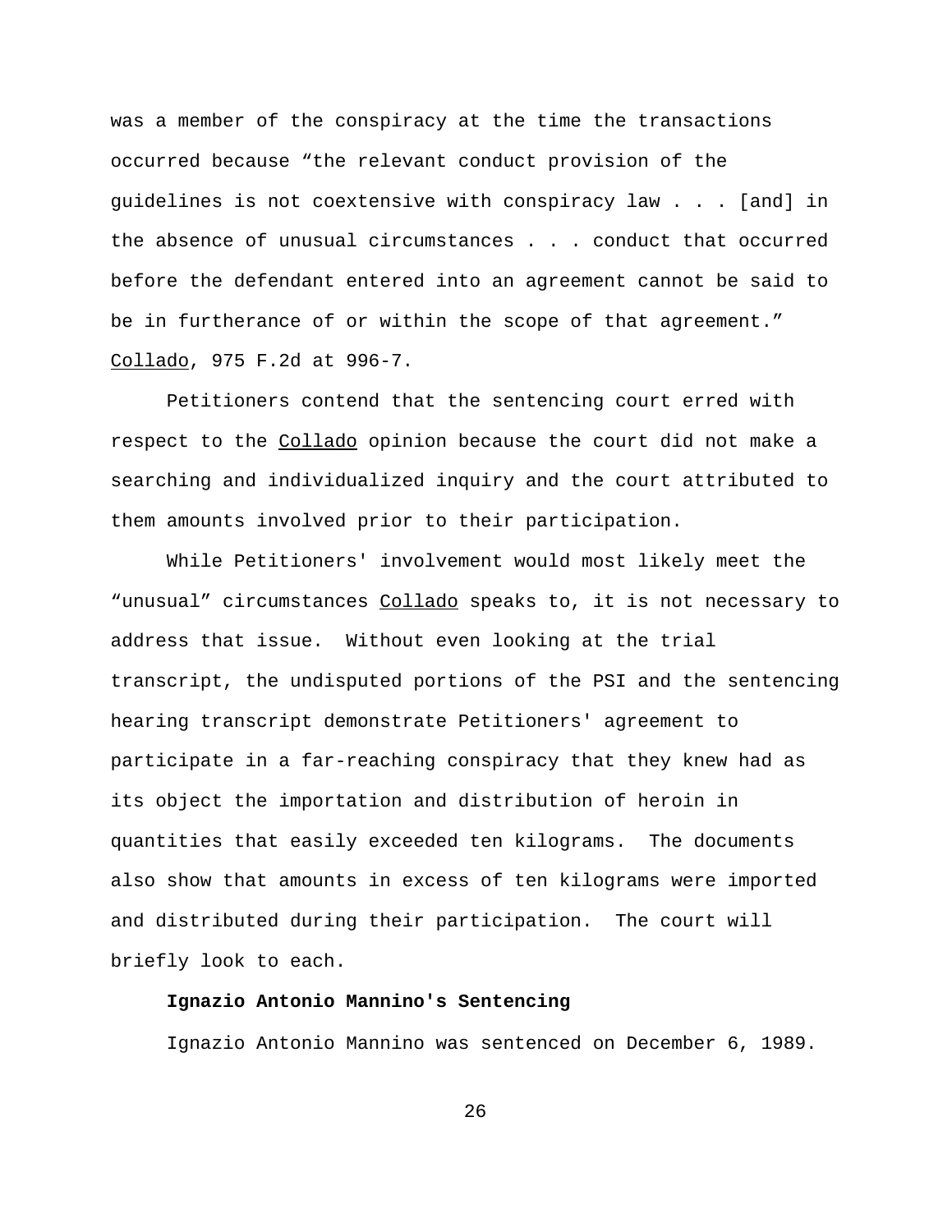He was represented by Charles F. Carnesi, Esquire, at trial, sentencing and on direct appeal. At sentencing, Carnesi argued that the jury could have found that Salvatore Allegra and Simone Zito's activities were a separate conspiracy and were not related to the conspiracy in which Ignazio Antonio Mannino was involved. (IAM Sent. Tr. at 5.) He also urged the court to consider only the amount of heroin to which Stefano Zito testified, rather than the larger amount attributable to the conspiracy. The transcript contains the following discourse:

Carnesi: We believe that the proper guidelines here would be according to the evidence introduced at trial, that Stefano Zito said they were importing--I believe he referred to three kilograms or possibly four. . . .

(IAM Sent. Tr. at 7.) The court disagreed with counsel's proposed relevant amount and referred to the trial evidence and testimony that elucidated the scope and breadth of the conspiracy:

The Court: Paragraph 25 [of the PSI] $^{21}$ ... the government's position is that there was some suggestion of movement of these substances between the United States and Colombia and Sicily, and that suggestion could be part of the

<sup>21.</sup> Paragraph 25 refers to Ignazio Antonio Mannino's participation in the January 1988 deal in which the conspirators shipped 570 kilogram of Colombian cocaine to the heroin suppliers in Sicily in exchange for heroin. (IAM PSI at ¶ 25.) The Government's witness also testified that he was told that cocaine was being exchanged for heroin and that Emanuele Salvatore Mannino was in Italy for that purpose.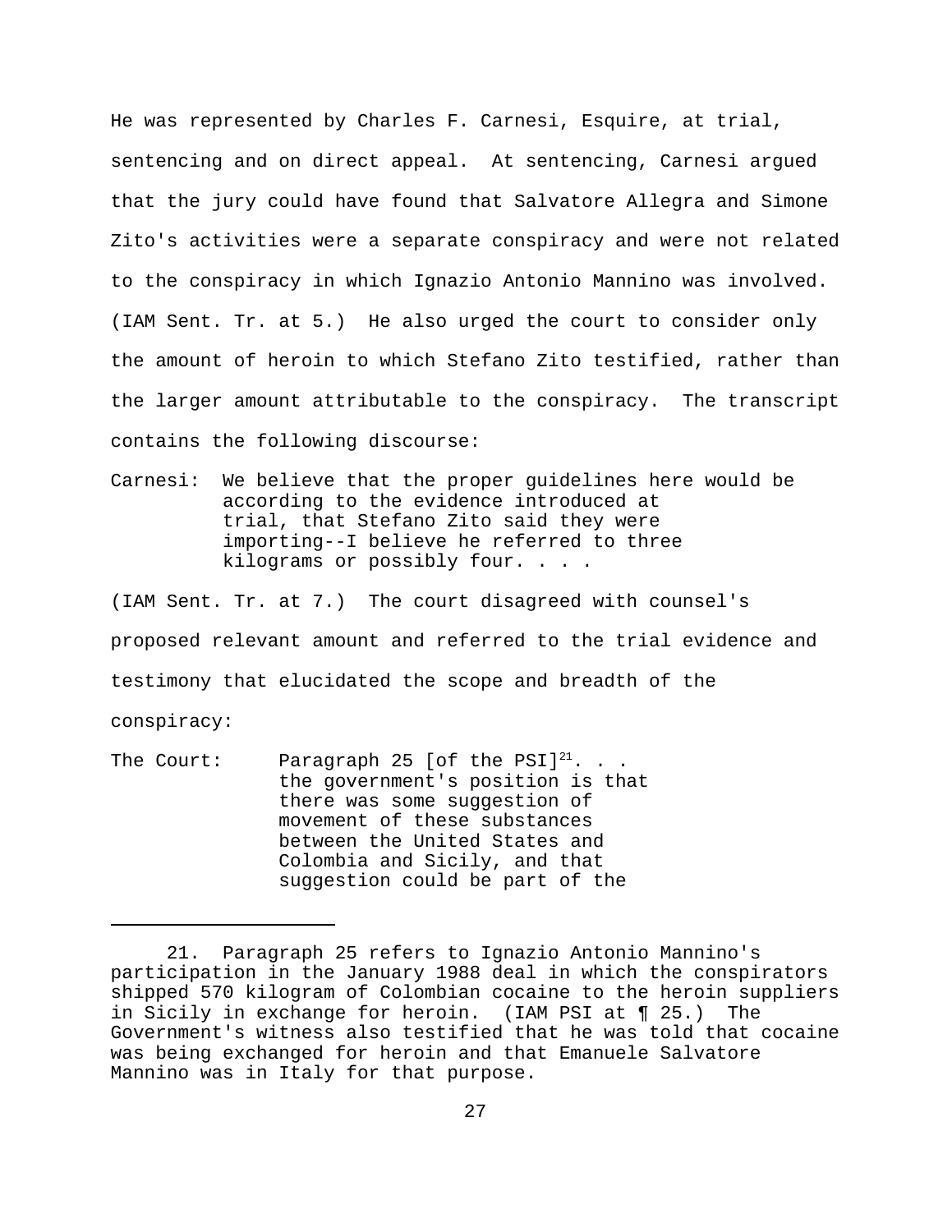plan. It was introduced as evidence and presumably the jury considered it. To that extent, if the jury considered that, that could possibly have been some sort of a quid pro quo or exchange program; to the extent that your client is accused of it as opposed to the cocaine features of the case substantively, or even the conspiracy that Mr. Varisco was convicted of.

(Sent. Tr. at 8-9.) Carnesi objected to the Government's reliance on Joseph Cuffaro's testimony regarding this 570 kilogram cocaine exchange and Ignazio Antonio Mannino's involvement because Cuffaro conceded on cross-examination at trial that he had "no knowledge of Mr. Mannino doing anything concerned with this trip." (IAM Sent. Tr. at 9.) The Government then recounted Cuffaro's testimony that Ignazio Antonio Mannino was an assistant for one of the bosses involved in the transaction and that Mannino was there "helping somebody." (IAM Sent. Tr. at  $10.1^{22}$ 

Counsel then asked the court to find a base offense level of 34 based upon three to four kilograms and because Ignazio Antonio Mannino was not a boss or supervisor. (IAM Sent. Tr. at 13.) The court then addressed Ignazio Antonio Mannino's role and

<sup>22.</sup> The court then directed the probation officer to correct the PSI paragraph 25 to read that "beginning in the Fall of 1987, a government witness testified that he was told that Mr. Mannino and Simone Zito had assisted . . . ." (IAM Sent. Tr. at 11.)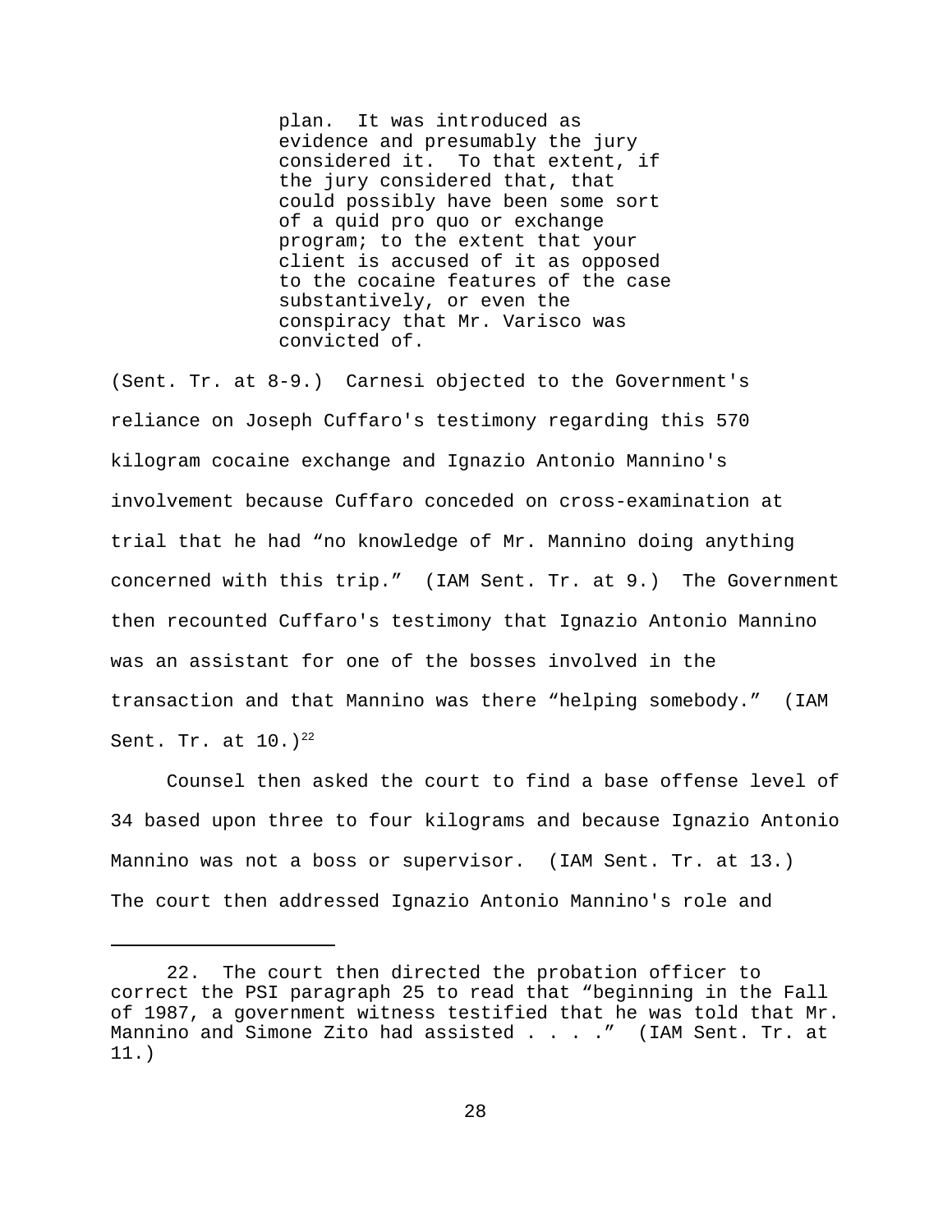involvement in the conspiracy and found that "the record as a whole, the direct and cross-examination, all the evidence as a whole, leads the court to that conclusion [that Ignazio Antonio Mannino was in a leadership role]." (IAM Sent. Tr. at 15.) The court accordingly added a four-level increase for the leadership role. It then sentenced him to 27 years imprisonment and five years supervised release. Finding the financial ability to pay, the court also imposed a \$25,000.00 fine.

# **Emanuele Salvatore Mannino's Sentencing**

Emanuele Salvatore Mannino was sentenced on December 7, 1989. He was represented by F. Emmett Fitzpatrick ("Fitzpatrick") at trial, sentencing and on appeal. Like Carnesi, Fitzpatrick also addressed the sentencing issue at the sentencing hearing and urged the court to sentence Emanuele Salvatore Mannino leniently. The sentencing transcript contains the following discourse:

- FITZPATRICK: The presentence report does not indicate that the 10-kilo figure comes from any evidence in this court. What they say is that the government has reported that this particular conspiracy involved 10 kilos or more.
- THE COURT: Didn't Witness Ricupa speak of a substantial number in excess of 10? His testimony was heard and admissible under oath, and he spoke, I think, in quantities in excess of 60 or 70 kilos over a period of time. There were three kilos that were intercepted at the airport. That may have had nothing to do with Ricupa's product. And there were other references to it.

. . . .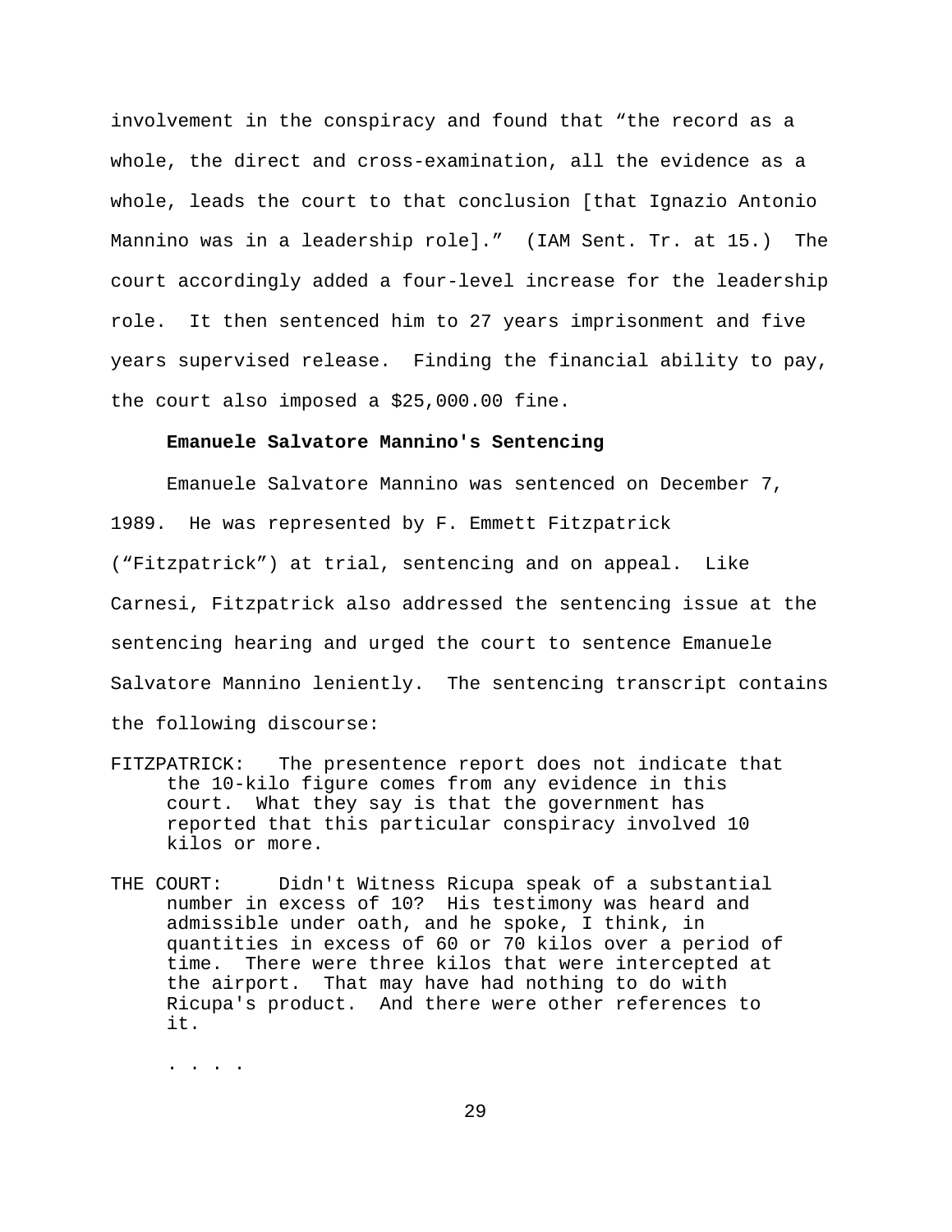The conspiracy for which your client stands convicted, as it was tried before this jury and with the evidence that was heard before this jury, clearly and plainly allows the break point of 10 kilos in this sentence calculation to be exceeded.

(ESM Sent. Tr. at 11-13.) The court then gave the Government an opportunity to address the issues raised by Fitzpatrick:

SEIGEL: The involvement of the defendant. . . went back to the summer of 1987, when he was in Italy, and there was testimony through William Kane that he was in Italy to further the conspiracy, the importation conspiracy, by making arrangements to bring the heroin in. . . . And his involvement in the conspiracy, by the government's evidence, continued well beyond that when we show this defendant's participation in going to the pay phones and, as clearly the jury found, based upon their verdict, that activity was related to the conspiracy.

. . . .

It is the government's position very strongly--that Salvatore Mannino was at the inner core of this conspiracy. He was not in a leadership role like his brother was and like some others were. . . . However, his participation is not minor or minimal in that his participation was of a long duration. . . . To the extent that the jury found that those telephone calls at the pay phones were related to the importation, this defendant was getting the very essence of the information of the conspiracy by going to those pay phones. He was relied upon very heavily by his brother and Simone Zito to pass messages, to go to Sicily, to make the arrangements. . . . This defendant, although not having the responsibility of his brother or Simone Zito or Francesco Gambino, was involved day in and day out, as the surveillance evidence and the electronic evidence showed.

(ESM Sent. Tr. at 19-20.) The court agreed that Emanuele Salvatore Mannino's role was substantial and critical to the conspiracy.

THE COURT: The heart of the distribution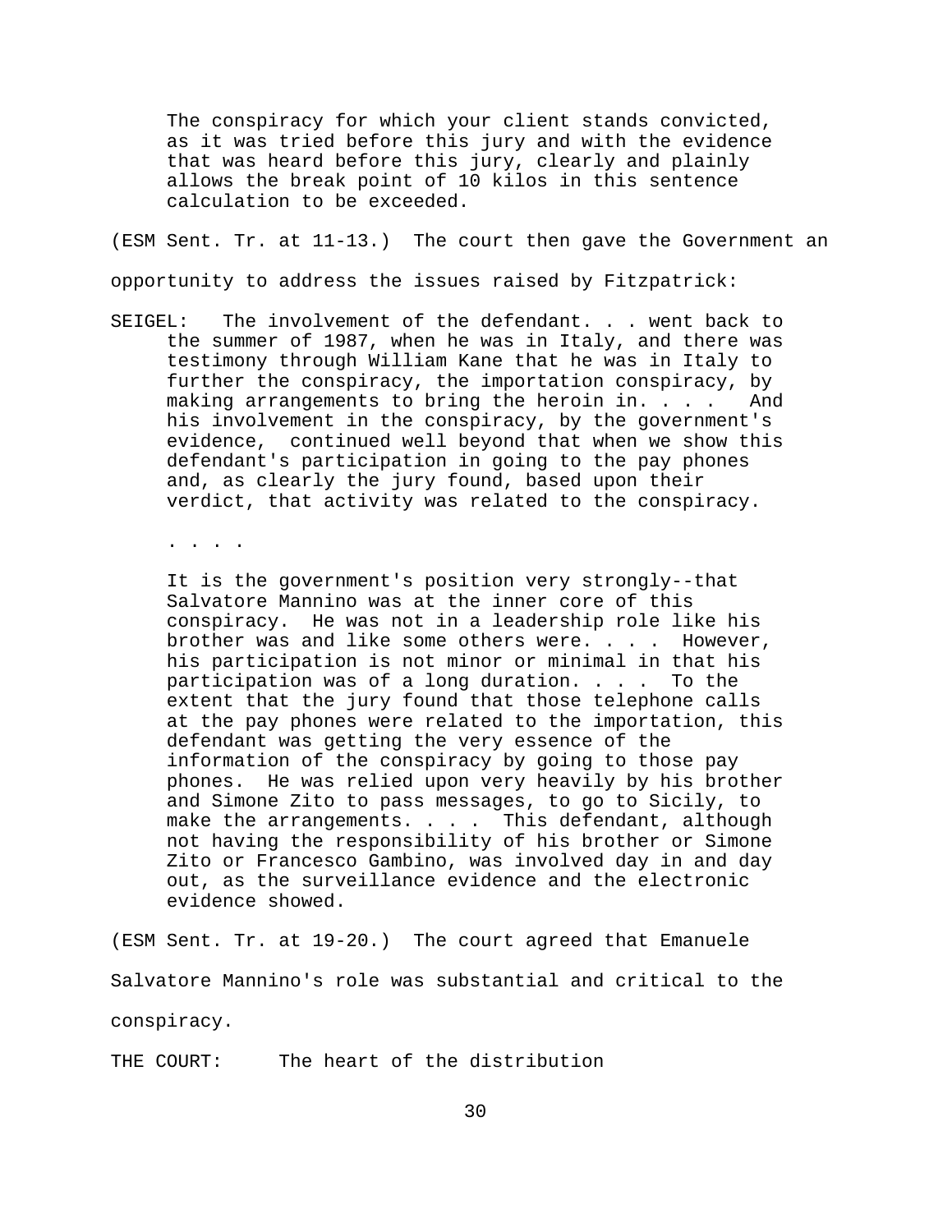conspiracy is communication. . . . particularly when symbols and codes and special rules are involved, communication is at the heart of it. And your client was involved in that feature of it. In many ways, those who maybe handed it from place to place, under certain circumstances, those persons who were flown here and actually touched the material . . they could be more minimally involved than the person who is affiliating everyone together through communication.

(ESM Sent. Tr. at 20.) The court then referenced the PSI and asked counsel whether there were issues to be addressed in addition to those addressed in the PSI. (ESM Sent. Tr. at 22.) The court recounted that the base offense level was 36 and the guideline range was between 188 to 235 months imprisonment. It then sentenced Emanuele Salvatore Mannino to 216 months (eighteen years) imprisonment and five years of supervised release. After finding the ability to pay, the court also imposed a \$25,000.00 fine. (ESM Sent. Tr. at 24.)

The record reflects that the court made a searching and individualized inquiry into each Petitioners' involvement. The court referenced its reliance on the PSI and the PSI shows the Petitioners involvement in even greater detail.

### **The PSI**

Because the PSI, with a few small changes, reads the same for each Petitioner, the court will only review it once, as it relates to both Petitioners. The PSI first gives background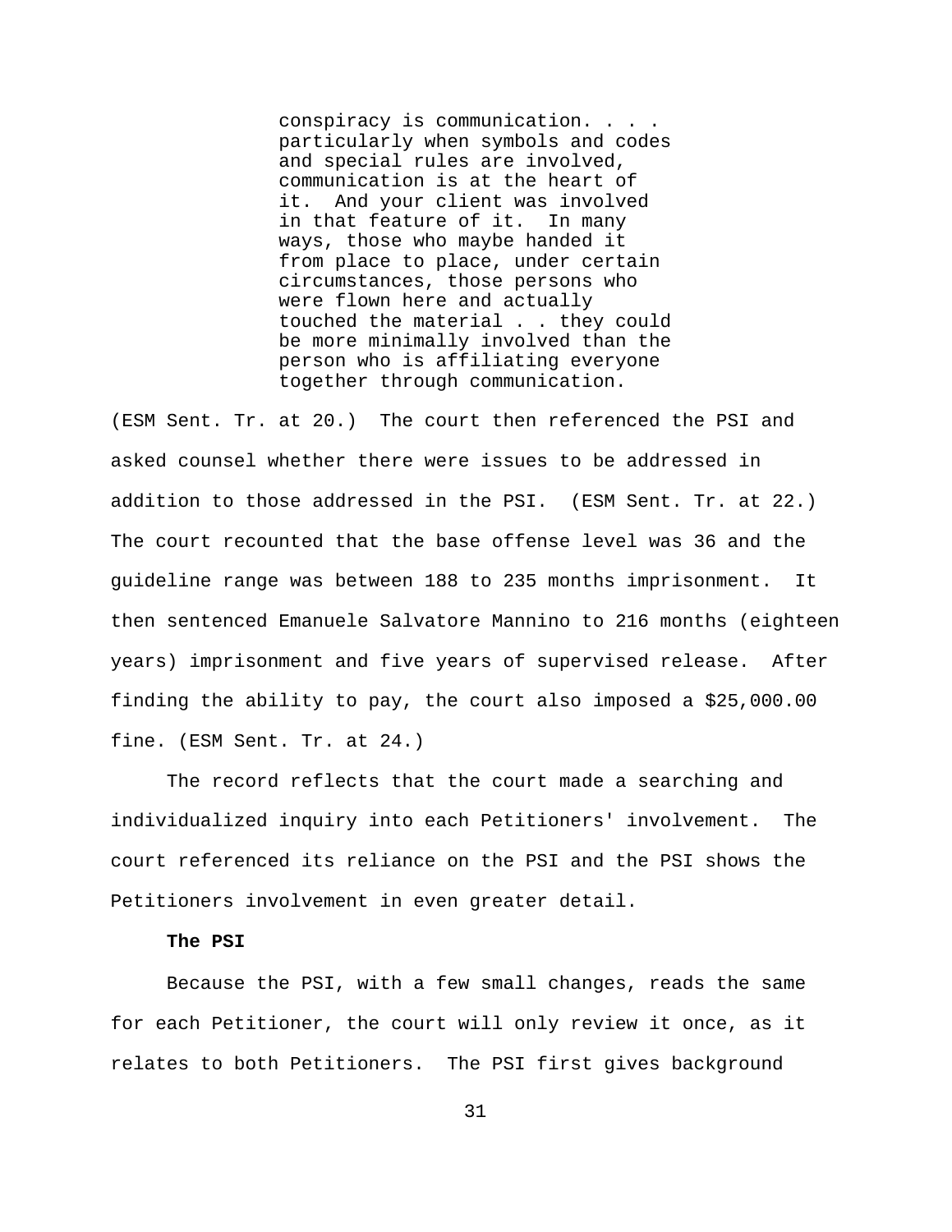information. See PSI ¶ 3 (stating that in 1983, Ignazio Antonio Mannino and Emanuele Salvatore Mannino left the United States and went to Sicily and that shortly thereafter, the conspiracy began to import heroin into the United States from Sicily). The PSI details Petitioners' positions within the conspiracy. See PSI ¶ 13 (referring to William Kane's testimony that Stefano Zito told him that Ignazio Antonio Mannino was Simone Zito's partner in the heroin smuggling operation, that Francesco Gambino was Ignazio Antonio Mannino's boss and that Emanuele Salvatore Mannino assisted Simone Zito and Ignazio Antonio Mannino); PSI ¶ 22 (Emanuele Salvatore Mannino's role of receiving and disseminating information and laundering money). The PSI addressed the scope of the conspiracy by showing the transactions (both before Petitioners joined--showing anticipation, and after they joined- showing actual conduct) quantities and methods. See PSI ¶ 14 (referring to quantities and method of the importation of the heroin from Sicily into the United States); PSI ¶ 15 (referring to Allegra's testimony that between 1985 and March 1986, he placed at least 30 kilograms of heroin on couriers, and that Ignazio Antonio Mannino's partner, Simone Zito, supplied this heroin);<sup>23</sup> PSI  $\P$  16 (referring to the March 1986 courier

<sup>23.</sup> Because of counsel's objections on the basis that there was no direct evidence that Ignazio Antonio Mannino was involved, the PSI states that there is no evidence that he or his wife, Grace Pulitano Mannino, were participating in the heroin importation at this time. (PSI ¶ 15.)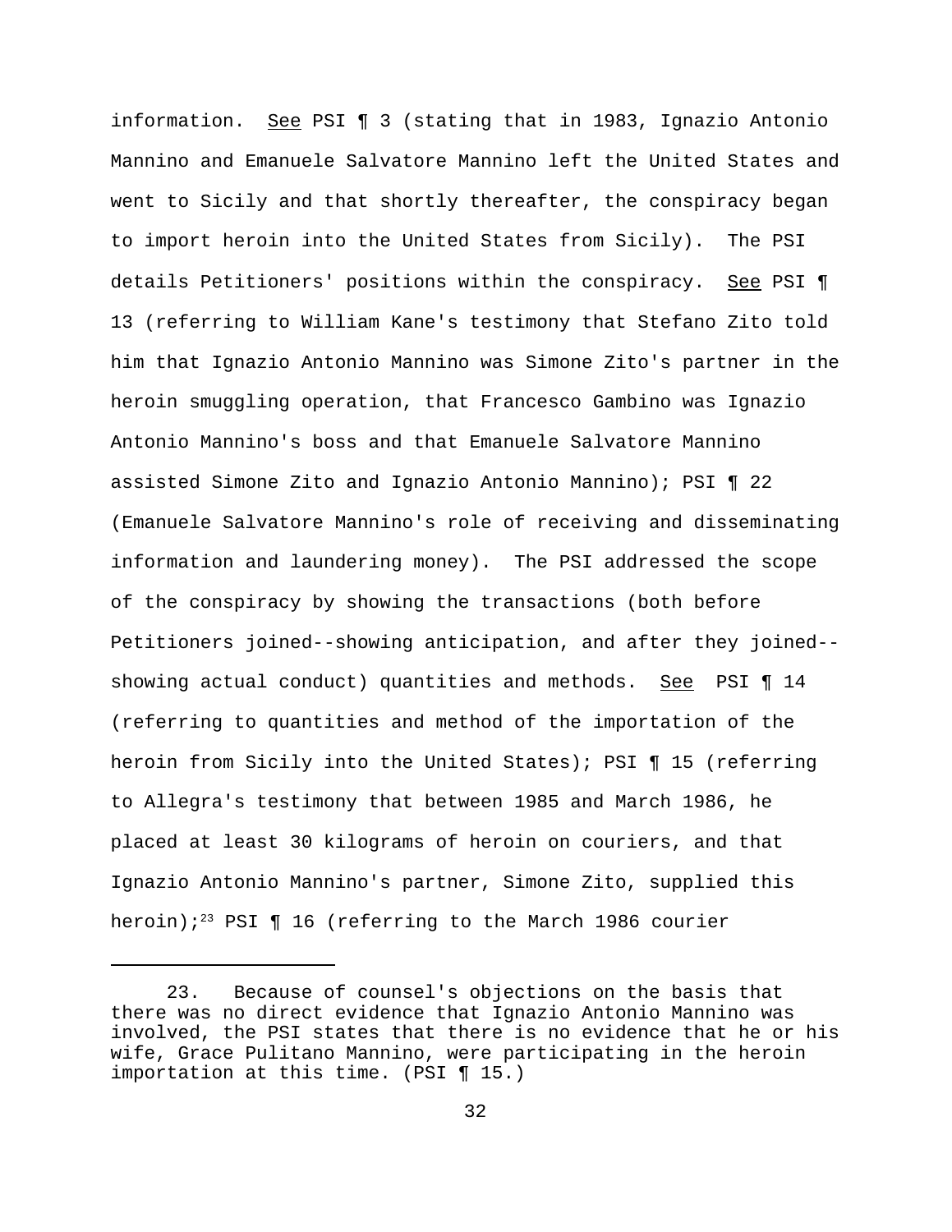interception in Italy);<sup>24</sup> PSI  $\P$  17 (the DiGrazia interception with over three kilograms of heroin in New York); PSI ¶ 18 (Ricupa's testimony as part of the conspiracy that between early 1985 and the end of 1986, he sold eighty kilograms of heroin).

The PSI also details the duration of the conspiracy and Petitioners' knowledge and involvement. See PSI 1 20 (referring to evidence that when Petitioners returned to the United States from Sicily, Simone Zito and his wife lived with his partner Ignazio Antonio Mannino for about six months, and from that time forward, Ignazio Antonio Mannino and Simone Zito coordinated the heroin operation from within the United States); Id. (referring to the conspirators' use of numerous pay phones and coded messages to communicate with the co-conspirators as well as the use of evasive driving techniques). The PSI also addressed each Petitioner's involvement. See PSI ¶ 21, 25, 26, 28, 30 (referring to Ignazio Antonio Mannino's direct sales and his leadership role); PSI ¶¶ 23-24 (referring to the conspiracy's cocaine for heroin exchange and Emanuele Salvatore Mannino's presence in Italy to arrange the shipment of three kilograms of heroin into the United States); PSI ¶ 25 (referring to testimony that, beginning in the Fall of 1987, Ignazio Antonio Mannino and Simone Zito assisted four mafia bosses in arranging the shipment

<sup>24.</sup> Although the PSI does not state the amount of heroin that was removed from this courier, testimony established that each courier generally had two to three kilograms on them.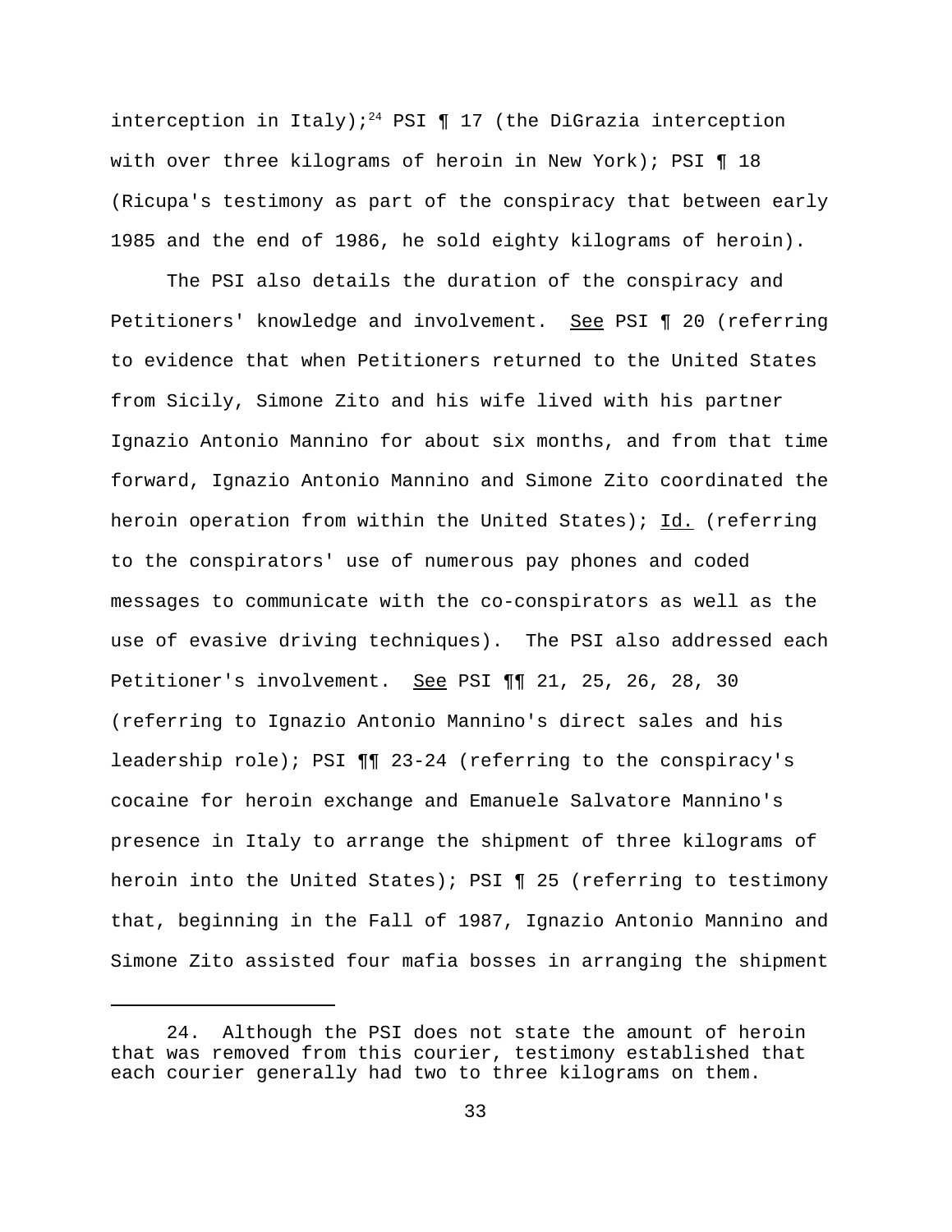of 570 kilograms of cocaine from Colombia to the Sicilian heroin dealers);<sup>25</sup> PSI  $\P$  22 (referring to Emanuele Salvatore Mannino's role as relater of messages); PSI ¶ 29 (referring to Emanuele Salvatore Mannino's money laundering role).

The quantities and knowledge thereof are also referenced in the PSI. See PSI ¶ 28 (referring to Simone Zito's statement to Kane in October 1987 that his money was tied up in a three kilogram heroin deal; Kane's October 22, 1987 purchase of seven ounces of heroin from Simone Zito in exchange for \$25,000.00; Kane's payment to Simone Zito and Ignazio Antonio Mannino together; and Ignazio Antonio Mannino's offer to "front" Kane a kilogram of heroin); PSI ¶ 30 (reference to Ignazio Antonio Mannino and Simone Zito's January 7, 1988, offer to sell Kane one kilogram of good quality heroin and additional quantities of poor quality heroin); PSI ¶ 32 (the Spring of 1988 offer to sell Kane a kilogram of heroin and give him a sample quantity); PSI ¶ 31 (reference to the FBI's seizure of \$12,000.00 and .28 grams of heroin and fact that it would have been four kilograms if executed the next day).

Upon reading the sentencing transcript and the PSI, it is clear that the sentencing court made a searching and

<sup>25.</sup> While the cocaine is not part of this conviction, it evidences the sophistication of the conspiracy, its international scope and the quantities of drugs that the conspiracy, and Petitioners as members thereof, were importing and distributing.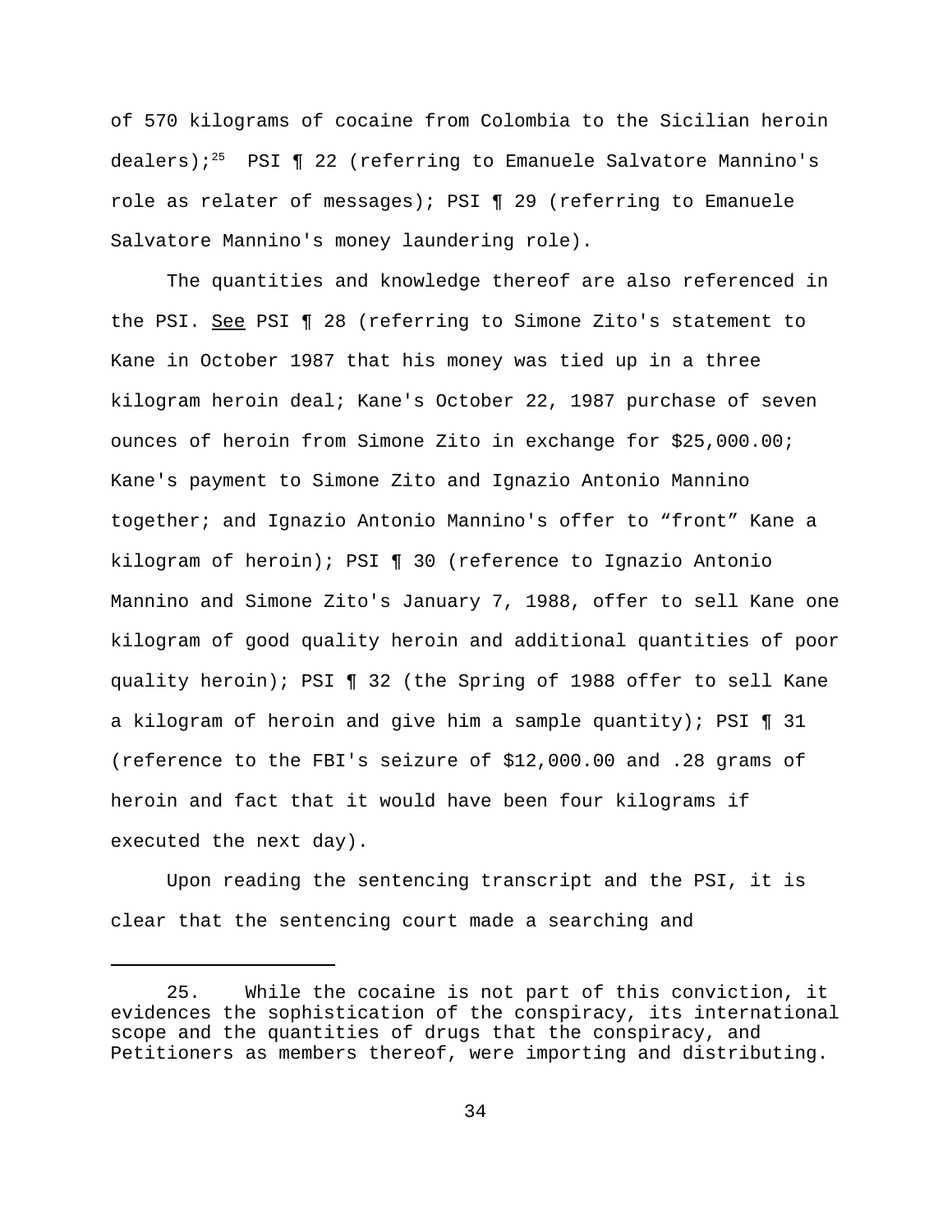individualized inquiry into the circumstances surrounding each petitioner's involvement in the conspiracy. It is also clear that Petitioners were properly held responsible for at least ten kilograms of heroin. A very narrow reading of the evidence that was referenced in the PSI and at the sentencings includes the following quantities: $26$  approximately six kilograms of heroin removed from couriers at Italian and United States airports in March of 1986; three kilograms of heroin that Emanuele Salvatore Mannino arranged the shipment of in July 1987; the three kilogram deal that Simone Zito's money was tied up in during October 1987; seven ounces of heroin sold to Kane in October 1987; one kilogram of heroin offered by Ignazio Antonio Mannino to Kane on October 22, 1987; one kilogram of good heroin Ignazio Antonio Mannino offered to sell Kane on January 7, 1988; unspecified additional quantities of poor quality heroin he offered to sell Kane on the same date; .28 grams of heroin seized in April 1988; four kilograms of heroin that were in the apartment the next day; one kilogram of heroin that Simone Zito offered to sell Kane in Spring of 1988 at the Cafe Giardino; and the undisclosed quantity offered on that date as a sample.

This does not include the portion of Ricupa's eighty kilograms of heroin imported and distributed after Petitioners

<sup>26.</sup> Additionally, the trial transcript contains references to quantities and transactions that are not contained herein.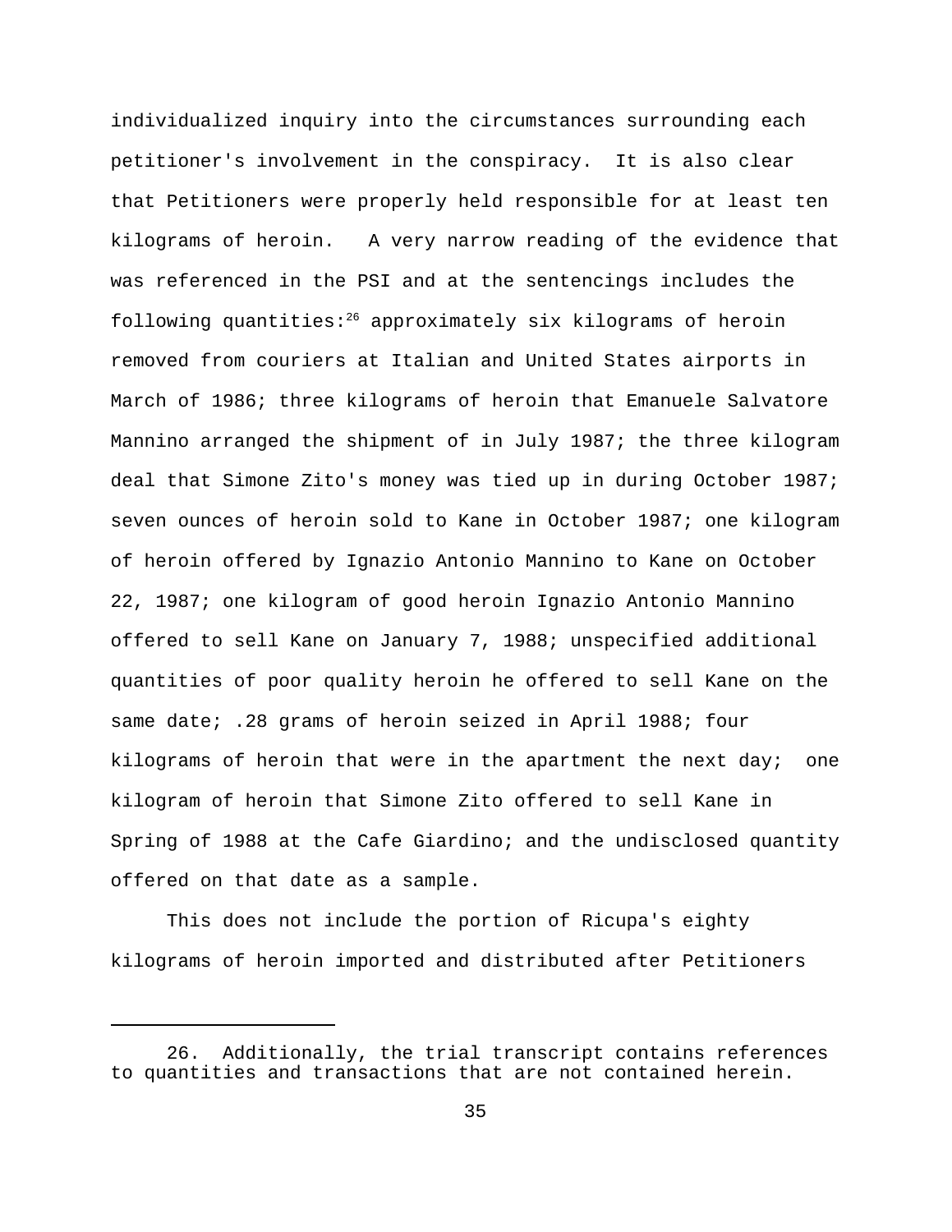entered the conspiracy in 1986 (between early 1985 and the end of 1986 Ricupa, as part of the conspiracy, sold eighty kilograms) that could be attributed to Petitioners or the amount of heroin that was exchanged for the hundreds of kilograms of cocaine from Colombia, or the amount of heroin that was sold to reap the monetary proceeds that were recovered by the FBI. Nor does it include any of the thirty kilograms that Allegra testified about that is at the heart of Petitioners' argument. Given the history, as well as the breadth, the span and the complexity of the conspiracy, it is obvious that the unknown quantities are large. It is also clear that the amount of heroin the court attributed to Petitioners at sentencing, in reality, underrepresents their actual involvement rather than overrepresents it as Petitioners contend.

Thus, the sentencing court complied with the requirements set forth in Section 1B1.3 of the Guidelines and case law set forth in United States v. Collado, 975 F.2d 985 (3d Cir. 1992). For these reasons, even if Petitioners' had not procedurally defaulted on their claims, their claims would fail on the merits.

#### **C. THE INEFFECTIVE ASSISTANCE OF COUNSEL CLAIM**

Petitioners appear to raise ineffective assistance of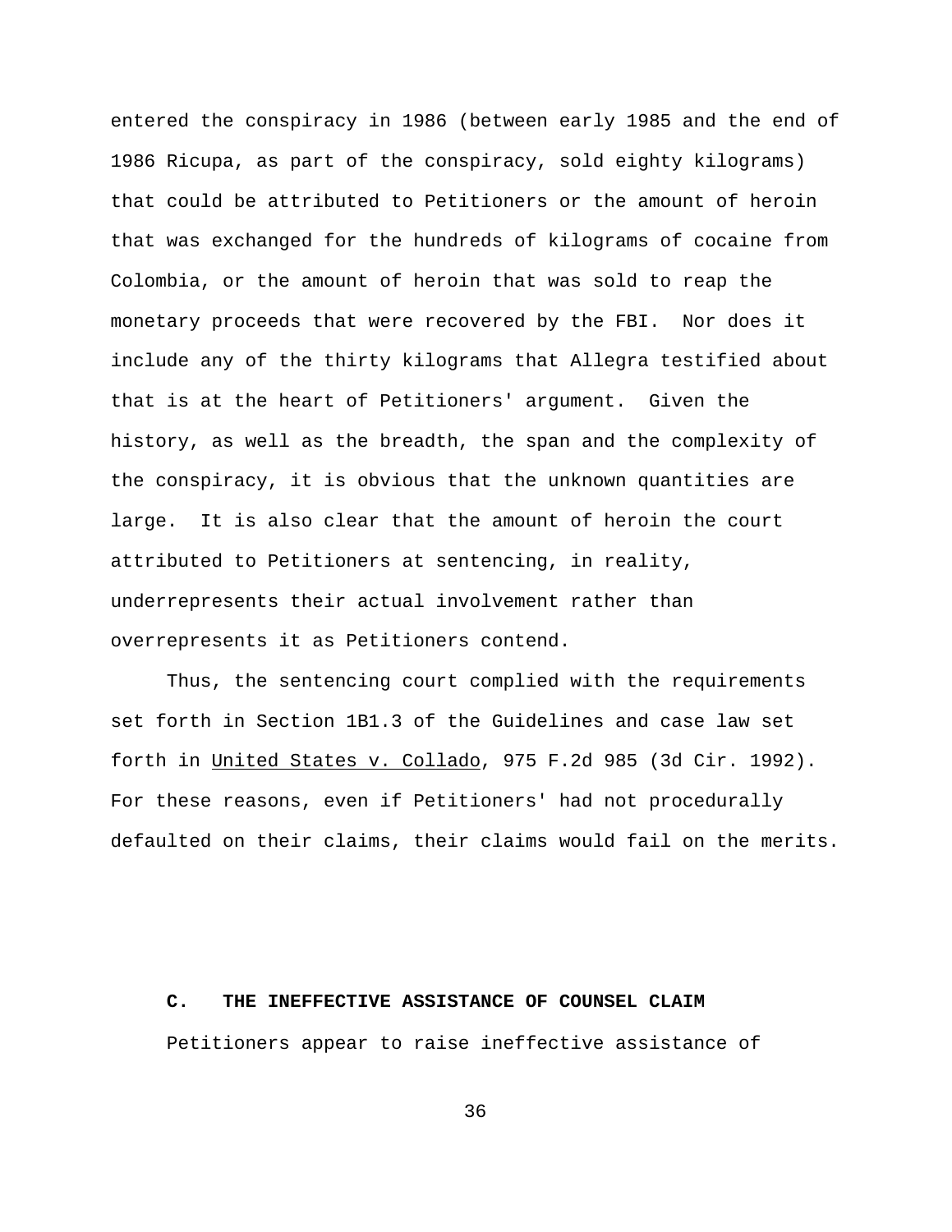counsel not only as cause for procedural default as addressed at length above, but also as a separate ground for relief. The court has addressed the standard for ineffective assistance of counsel above as well as the conduct. For the same reasons set forth in that portion of this memorandum, the court will not grant the motion as it relates to that claim.

### **D. STAND COMMITTED FINES**

Petitioners also ask the court to amend the sentencing order to delete any reference to the imposed fines as "stand committed." The 1984 Sentencing Reform Act abrogated stand committed sentences. United States v. Bauer, 19 F.3d 409, 412 (8th Cir. 1994). Because Petitioners were sentenced thereafter, "stand committed" sentences, including fines, could not be imposed upon them. The final orders in Petitioners' sentencings, the judgment and commitment orders, do not designate or refer to the fines as "stand committed." See Judgment and Commitment Orders at 5. Because the judgment and commitment orders do not contain the language Petitioners seek to have amended, the court will deny the motion.

### **IV. CONCLUSION**

Because Petitioners have shown neither cause nor prejudice, their improper sentencing claim is procedurally barred. Petitioners have also failed to show a separate ineffective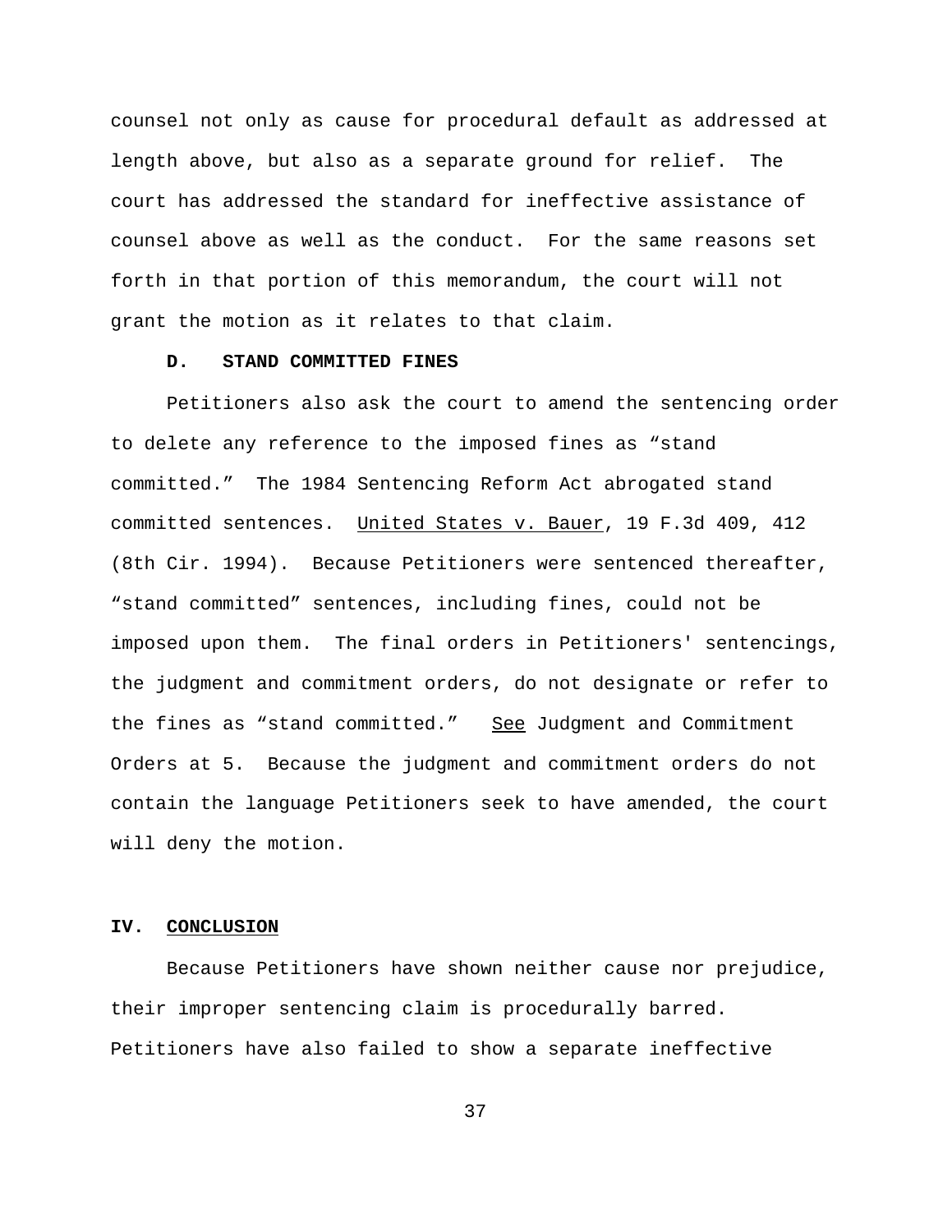assistance of counsel claim. Therefore, the court will not adopt or approve the magistrate judge's report and recommendation. The court will deny the Petitions without an evidentiary hearing.